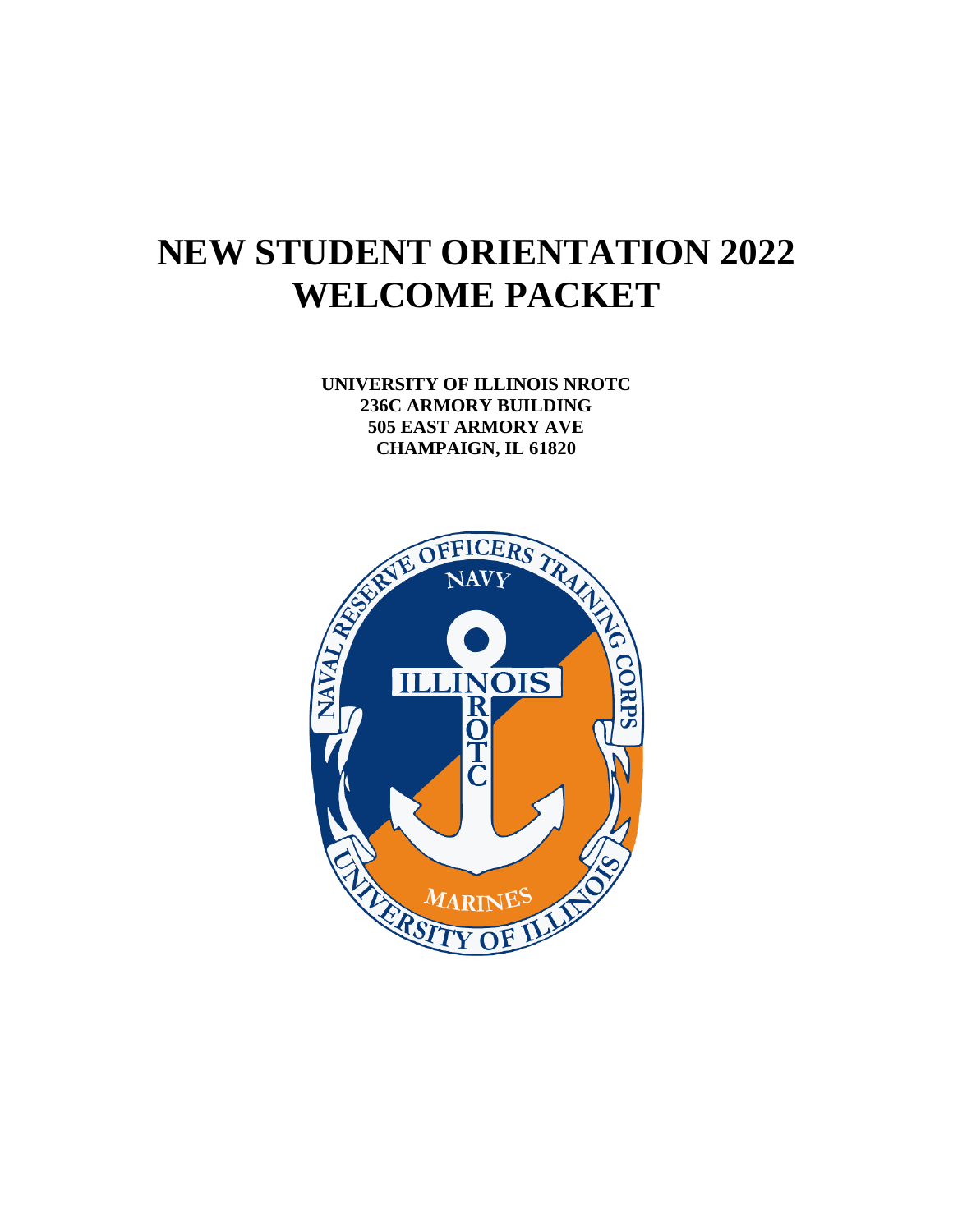Future Midshipmen,

Welcome to the University of Illinois Urbana-Champaign Naval Reserve Officers Training Corps (UIUC NROTC). Your decision to pursue a commission into the United States Navy and Marine Corps is commendable, and you should be excited to begin your journey.

The purpose of the NROTC program is to train students over the course of four years to become naval officers. The transformation from high school student to Navy/Marine officer is formidable. You can expect to be tested on every front, to fail and try again because the responsibility of leading the sons and daughters of America is not a light one; we must prepare you to meet this challenge with courage and might.

Your training begins here, at New Student Orientation (NSO). Some of you may have already completed New Student Indoctrination (NSI) at Great Lakes, however, all students entering the University of Illinois NROTC battalion must complete our NSO. Know that your training will not be easy. It is in this high-stress environment that you will learn the value of hard work – something not many youth know today. It will require endurance, acuity, and above all, the devotion to serve others. In turn, you can expect to graduate from NSO with a basic professional background that enables you to grow into a successful student, athlete, and midshipman.

To get the most out of this training, you will need some work done on your part. After submitting your welcome packet, you will need to prepare for August: primarily, it is imperative that you show up on day one physically and mentally prepared. My training officer, MIDN 3/C Baser, has detailed an easy-to-follow physical training regimen included in this packet that will get you ready for the physical challenges of NSO. Furthermore, MIDN 1/C Gortner has detailed his own expectations in the letter below.

Again, I commend your decision to embark on this path of service and look forward to meeting you at NSO.

Very respectfully,

Somuel Weiss

Midshipman First Class Samuel Weiss Commanding Officer, New Student Orientation 2022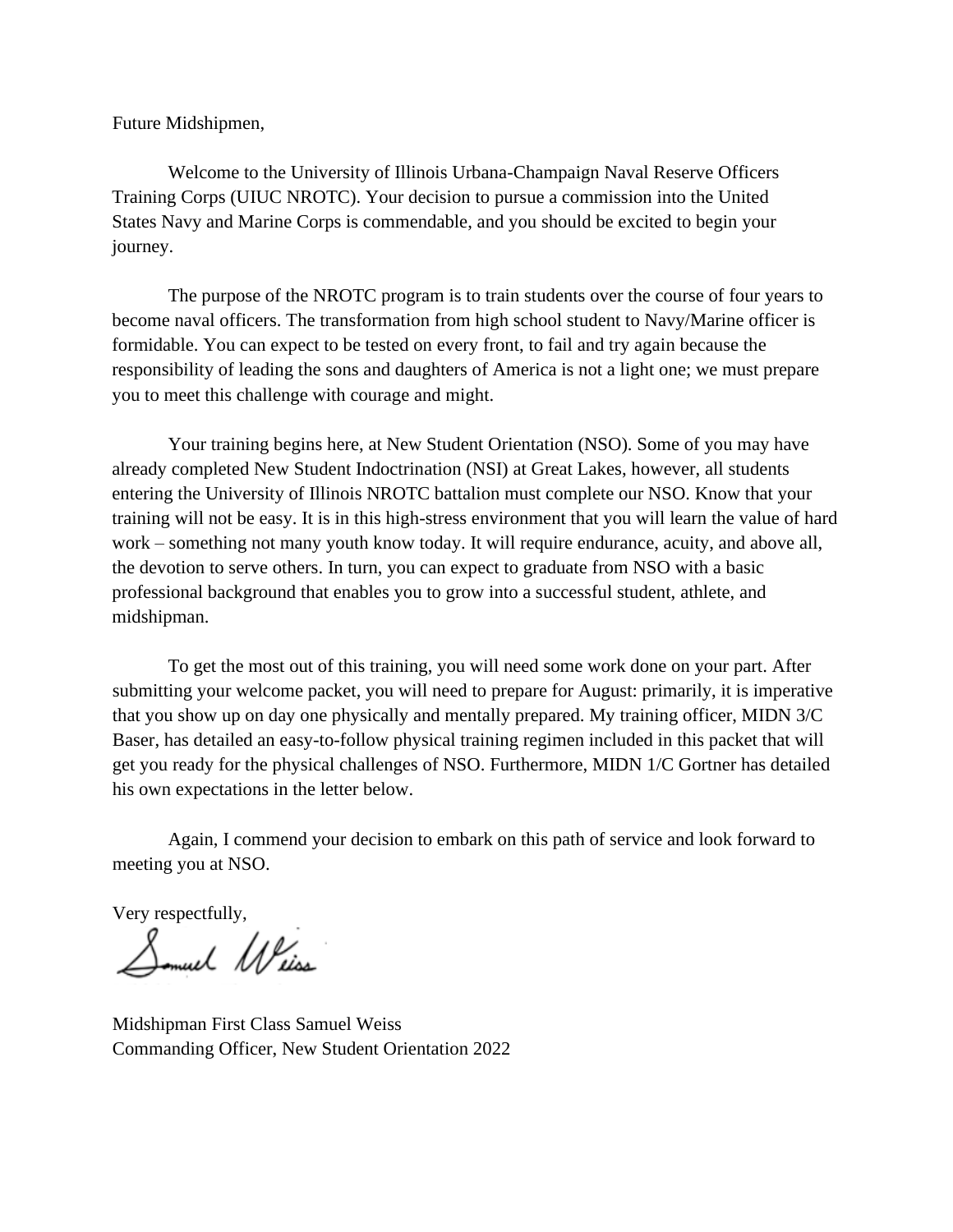Midshipman Candidates,

Congratulations on taking the bold first step toward a career as part of the United States Navy/Marine Corps team. You are among the few who have voluntarily stepped forward, seeking to serve our nation.

These words of congratulations are the last thing you will be given during your time at this unit. From the moment you report to NSO, to the moment you one day commission as an officer in the United States Navy or Marine Corps, everything will be earned. Your time here will be challenging in many ways. You will often doubt yourself. You may even consider quitting on yourself and your dream of one day serving selflessly in our country's defense; but at NSO, my training staff and I will begin to show you what you are truly capable of.

Enthusiasm, discipline, and unselfishness will be paramount to your success at New Student Orientation, your time at our unit, and in the naval service beyond. You will be held to a very high standard, the same standard that countless midshipmen before you have risen to meet. I expect that you report to NSO having spent the summer priming your body physically and developing yourself mentally and spiritually. To that end, you will report to NSO in good physical shape, capable of running for extended periods of time; you will have the entirety of the knowledge packet memorized verbatim; and you will have begun to think about why you want to one day lead United States Sailors and Marines.

My staff and I look forward to training you at New Student Orientation.

Very respectfully,

Robert Gortner

Midshipman First Class Robert Gortner Company First Sergeant, New Student Orientation 2022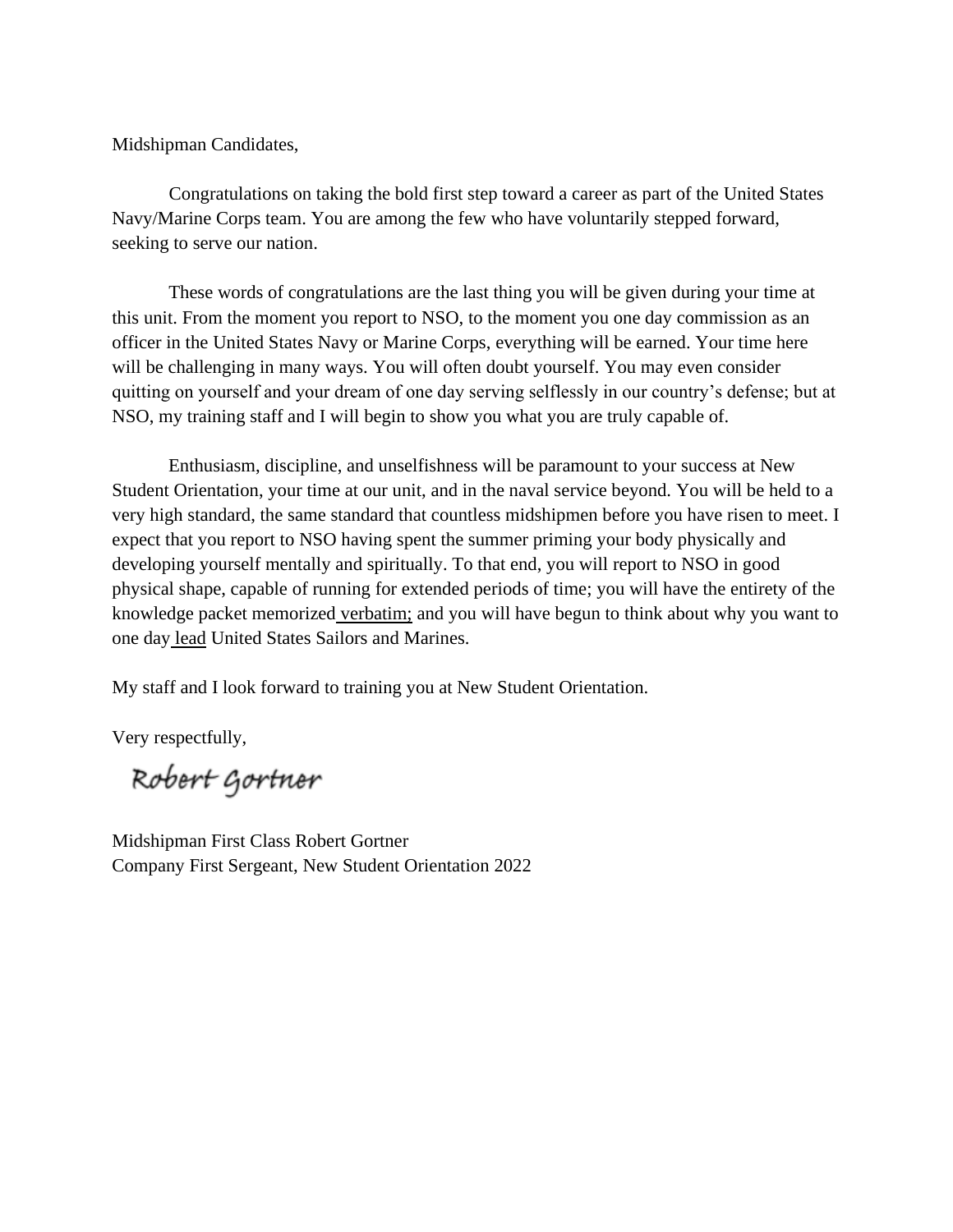# **INFORMATION SHEET**

This information sheet contains important dates, locations, and other information for you and your family. Please look over it carefully, and **be sure to inform your parents or guardians of the dates and locations for check-in**. Pay close attention to the dorm move-in, which is further outlined below. Parents are invited to all the following events:

| Date                   | Time | Event                        | Location                 |
|------------------------|------|------------------------------|--------------------------|
| Monday, 15 August 2022 | 0830 | Arrival/Check-In             | <b>Armory Navy doors</b> |
| Monday, 15 August 2022 | 0900 | Parent Reception with CO     | Armory room 101          |
| Friday, 19 August 2022 | 1500 | Graduation                   | Armory deck              |
| Friday, 19 August 2022 | 1545 | <b>Battalion barbecue</b>    | Armory flagpole          |
| Friday, 19 August 2022 | 1630 | NSO Dismissal & dorm move-in | Armory flagpole          |

The Armory Building is located at 505 East Armory Avenue, Champaign, IL 61820. The Navy doors you will be reporting to for check-in are on the North-West side of the building near the intersection of Armory Avenue and Fourth Street. Just inside the doors will be a table where you may check-in. After checking in, our staff will lead you to room 101, where we will conduct a small reception to greet you and your families. Please be sure to eat prior to check-in, as we will not be serving meals until lunchtime.

As a candidate, you are expected to arrive with a haircut that abides by the Navy's grooming standards. The link below will take you to the official Navy grooming standards for both males and females. Failure to do so will result in an additional \$20 fee for a new haircut that will be delivered on the second day of training.

[https://www.mynavyhr.navy.mil/References/US-Navy-Uniforms/Uniform-](https://www.mynavyhr.navy.mil/References/US-Navy-Uniforms/Uniform-Regulations/Chapter-2/2201-Personal-Appearance/)[Regulations/Chapter-2/2201-Personal-Appearance/](https://www.mynavyhr.navy.mil/References/US-Navy-Uniforms/Uniform-Regulations/Chapter-2/2201-Personal-Appearance/)

Students will be sleeping in the Armory for the duration of the New Student Orientation Program. Sleeping arrangements will be provided.

Our staff will be available to assist the students in moving belongings to the dorms following the conclusion of NSO. This includes taking the students to their respective dorms and transporting gear.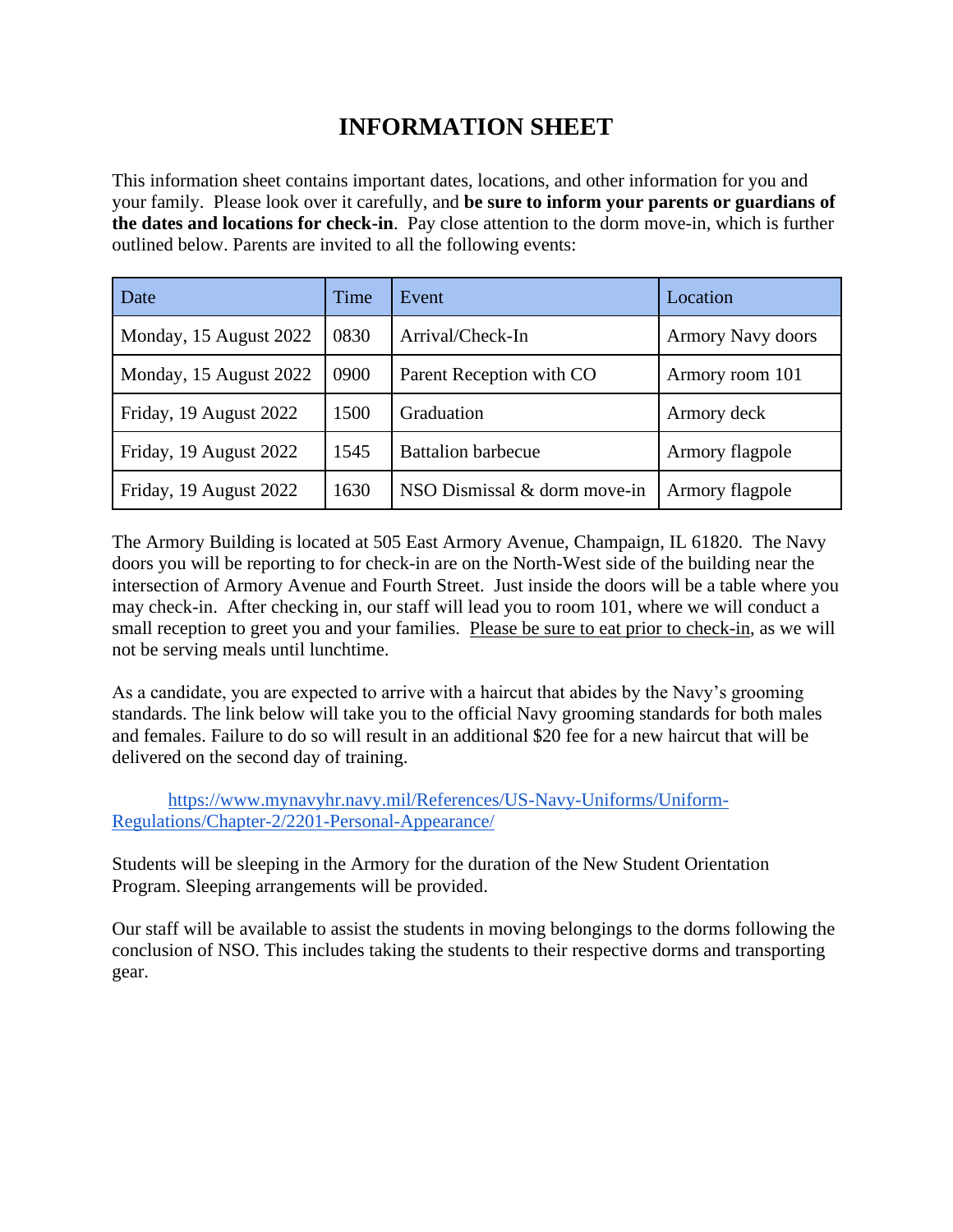# **MOVE-IN INFORMATION**

All midshipman candidates will be moving into their respective dorms/residences following the conclusion of NSO. For students who need to store their dorm gear (whose parents are unable to bring it down on Friday), we provide a secure space under key for your gear. These items will be always kept behind a locked door with a coded security system and will be checked on periodically throughout the program. Since storage space is limited, we highly recommend that **in-state students** have their parents bring the remainder of what they need for the semester at the conclusion of NSO on 19 AUG 2022. UIUC Move-in day for new students is on 18 AUG 2022, which occurs before the conclusion of NSO. Candidates will subsequently move-in during returning student move-in at 1630 on 19 AUG 2022. For more information, visit [the 2022](https://housing.illinois.edu/tools/move-in)  [university housing move-in site.](https://housing.illinois.edu/tools/move-in)

Midshipmen from the unit will be available following the conclusion of NSO on 19 AUG 2022 to assist the candidates in moving into their respective dorms if they desire. Our Midshipmen pride themselves in teaching the new students everything they need to know about college life as well as life in NROTC.

# **FALL 2022 SEMESTER REGISTRATION INFORMATION**

As a midshipman in the UIUC NROTC, you must register for Naval Science 100 and 101 (NS 100 & 101) for this semester. NS 100 is a period reserved for weekly briefs and community exposure. NS 101 is your introductory academic class to the Navy and Marine Corps. When registering for classes in the UI Enterprise system, make sure to register for these classes as well. In addition, when registering for semester courses, please **refrain from registering for classes that begin at 0800, if possible**. This will mitigate possible time conflicts with your morning NROTC commitments.

# **COVID-19 VACCINATION**

It is a NROTC requirement to at the very least have a full vaccination status, a booster is recommended but not necessary to become a member of NROTC. If you have yet to receive a vaccination shot for the COVID-19 virus, we require that you find the appropriate means to receive the vaccination. Please make sure to fill out the COVID-19 Vaccine survey that our NSO ADMIN CPO, MIDN 3/C Whitlock, has sent out to you via email.

For your convenience, the link is also posted here:<https://tinyurl.com/mrx77mj2>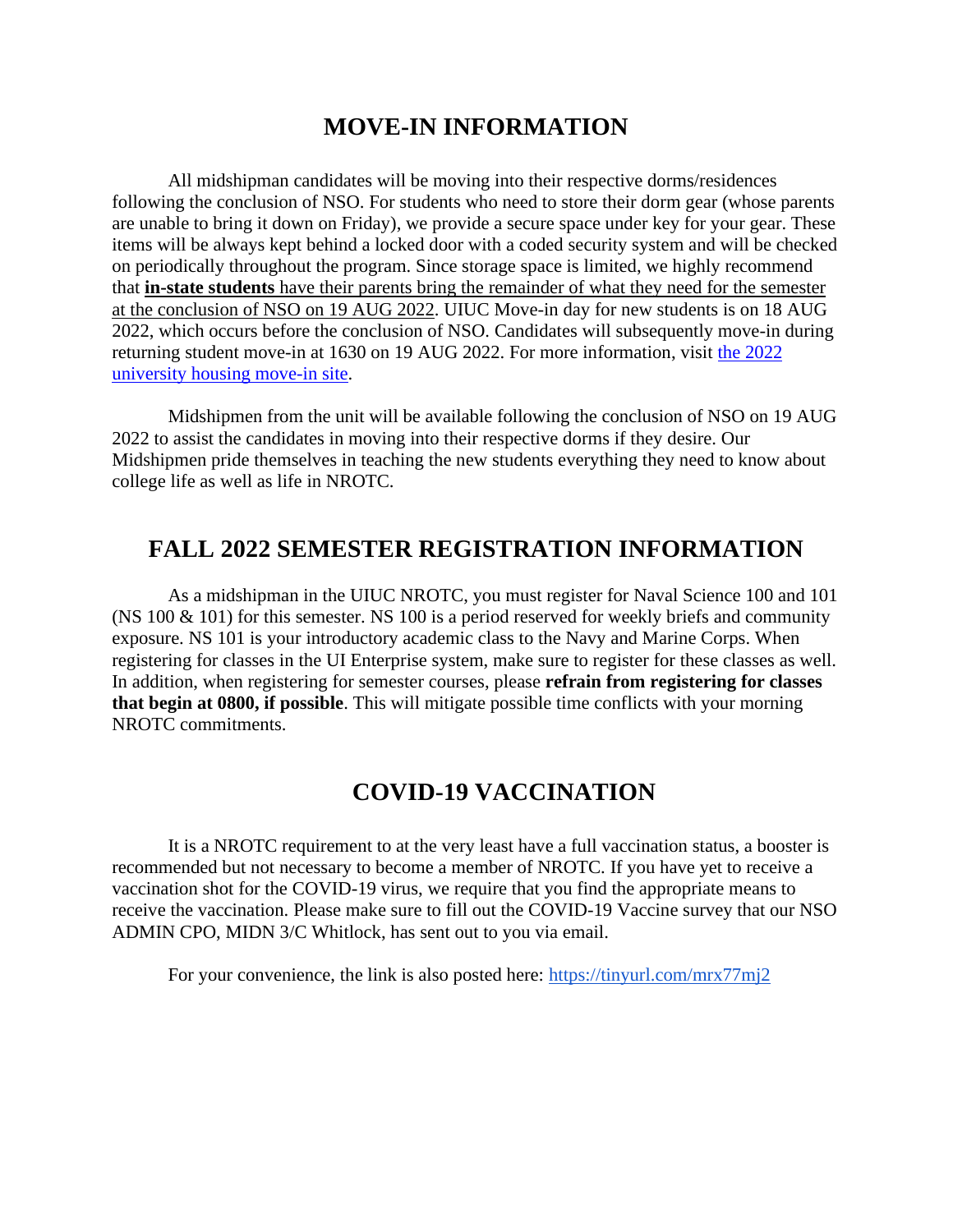# **DROP ON REQUEST & REFUND POLICY**

A drop on request (DOR) is made by a candidate during training when they desire to quit NSO. When made, the candidate will be removed from the training environment and meet with staff members in the chain of command to ensure that there has been no wrongful activity leading to their withdrawal. Depending on the situation, candidates may be able to consult with their parents before submitting the paperwork, however, this is not guaranteed. As an individual who desires to be an officer in the US Navy or Marine Corps, candidates must know that they will be challenged in new ways during training and must be prepared to make their own decisions.

Upon completing the DOR process, candidates return to their student status and are responsible for their living arrangements. The university requires students who desire to move-in on Monday, 15 AUG 2022 to pay a fee of \$60, but this will include three meals from their respective dining hall. NROTC will not cover the costs associated with an early dismissal from NSO. The NSO entry fee is \$100. This fee will be used for food and reservations throughout the week. If a DOR is requested during the training evolution, this payment will *NOT* be refunded. Please be cognizant of this before sending your son/daughter to NSO as a DOR is always possible. For more information, visit<https://housing.illinois.edu/tools/move-in>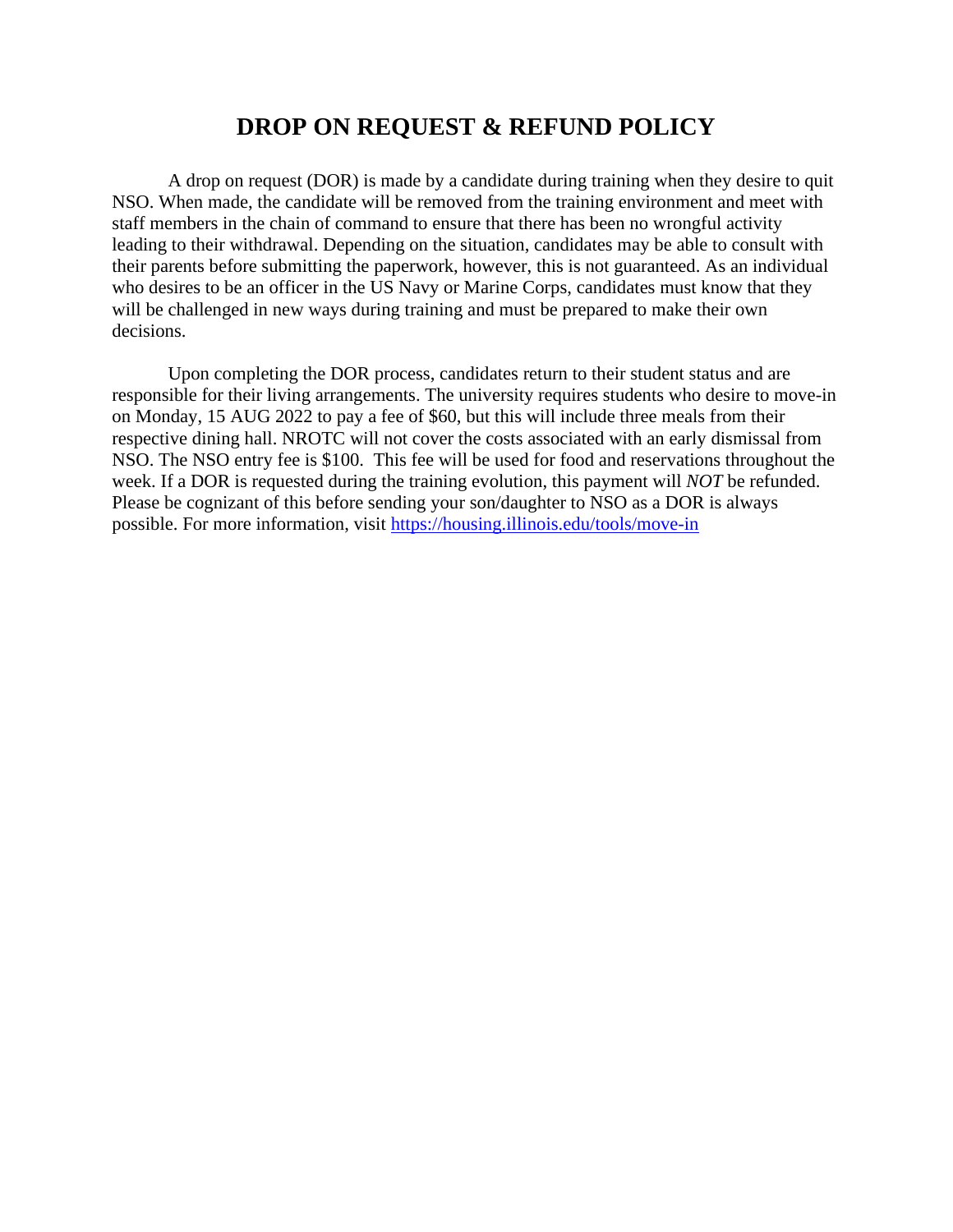## **RETURN CHECKLIST FOR NON-SCHOLARSHIP CANDIDATES**

Double check the following forms to make certain they are complete and return them as soon as possible and no later than 01 AUG 2022. All forms should be **typed** on Adobe Acrobat as needed, then printed and sent to the following address:

> Commanding Officer NROTC University of Illinois ATTN: NSO MIC 236C Armory Building 505 East Armory Avenue Champaign, IL 61820-6288

- \_\_\_ Reply Form
- \_\_\_ OPMIS Questionnaire
- **NROTC College Program Application**
- \_\_\_ Academic Major Card
- \_\_\_ Report of Medical History
- \_\_\_ Sickle Cell Trait Test Results
- \_\_\_ Physical Activity Risk Factor Questionnaire (Filled out by your doctor if needed)
- \_\_\_ Allergy and Medication Form
- \_\_\_ Dependency Application / Record of Emergency Data
- \_\_\_ Direct Deposit Form
- \_\_\_ NROTC Fitting Form (survey forms)
- \_\_\_\$100 Cash or Check
- \_\_\_ Original Birth Certificate (Administration will copy and hand back)
- \_\_\_ Original Social Security Card (Administration will copy and hand back)

\*Make all checks payable to the "Midshipman Recreation Fund"\*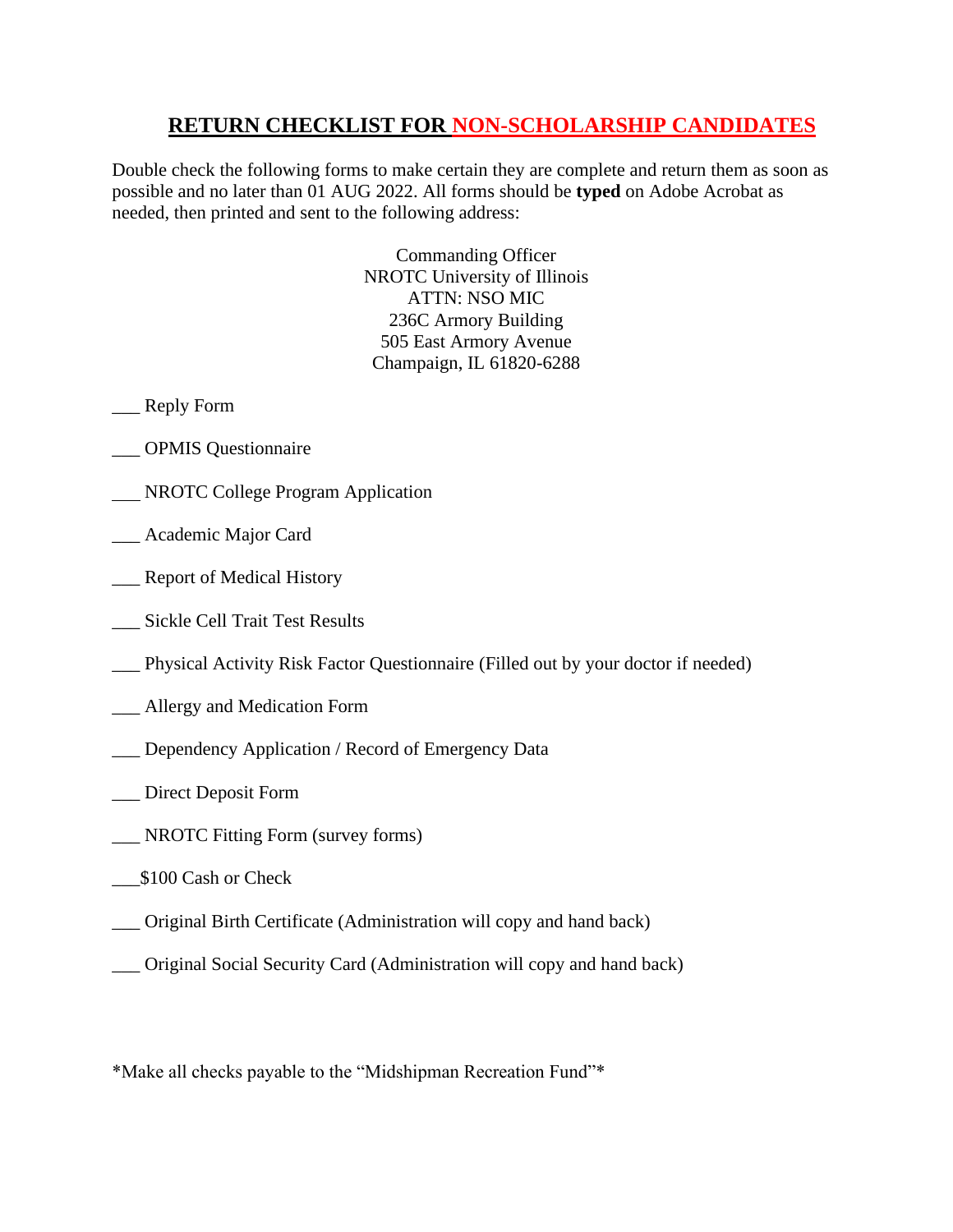# **RETURN CHECKLIST FOR SCHOLARSHIP CANDIDATES WHO DID NOT ATTEND NSI**

Double check the following forms to make certain they are complete and return them as soon as possible and no later than 01 AUG 2022. All forms should be **typed** on Adobe Acrobat as needed, then printed and sent to the following address:

> Commanding Officer NROTC University of Illinois ATTN: NSO MIC 236C Armory Building 505 East Armory Avenue Champaign, IL 61820-6288

## \_\_\_ Reply Form

- \_\_\_ OPMIS Questionnaire
- NROTC College Program Application
- \_\_\_ Academic Major Card
- \_\_\_ Report of Medical History
- \_\_\_ Sickle Cell Trait Test Results
- \_\_\_ Physical Activity Risk Factor Questionnaire (Filled out by your doctor if needed)
- \_\_\_ Allergy and Medication Form
- \_\_\_ Dependency Application / Record of Emergency Data
- \_\_\_ Service Members Group Life Insurance (SGLI)
- \_\_\_ Direct Deposit Form
- \_\_\_ NROTC Fitting Form (survey forms)
- \$100 Cash or Check
- \_\_\_ Original Birth Certificate (Administration will copy and hand back)
- \_\_\_ Original Social Security Card (Administration will copy and hand back)
- \*Make all checks payable to the "Midshipman Recreation Fund"\*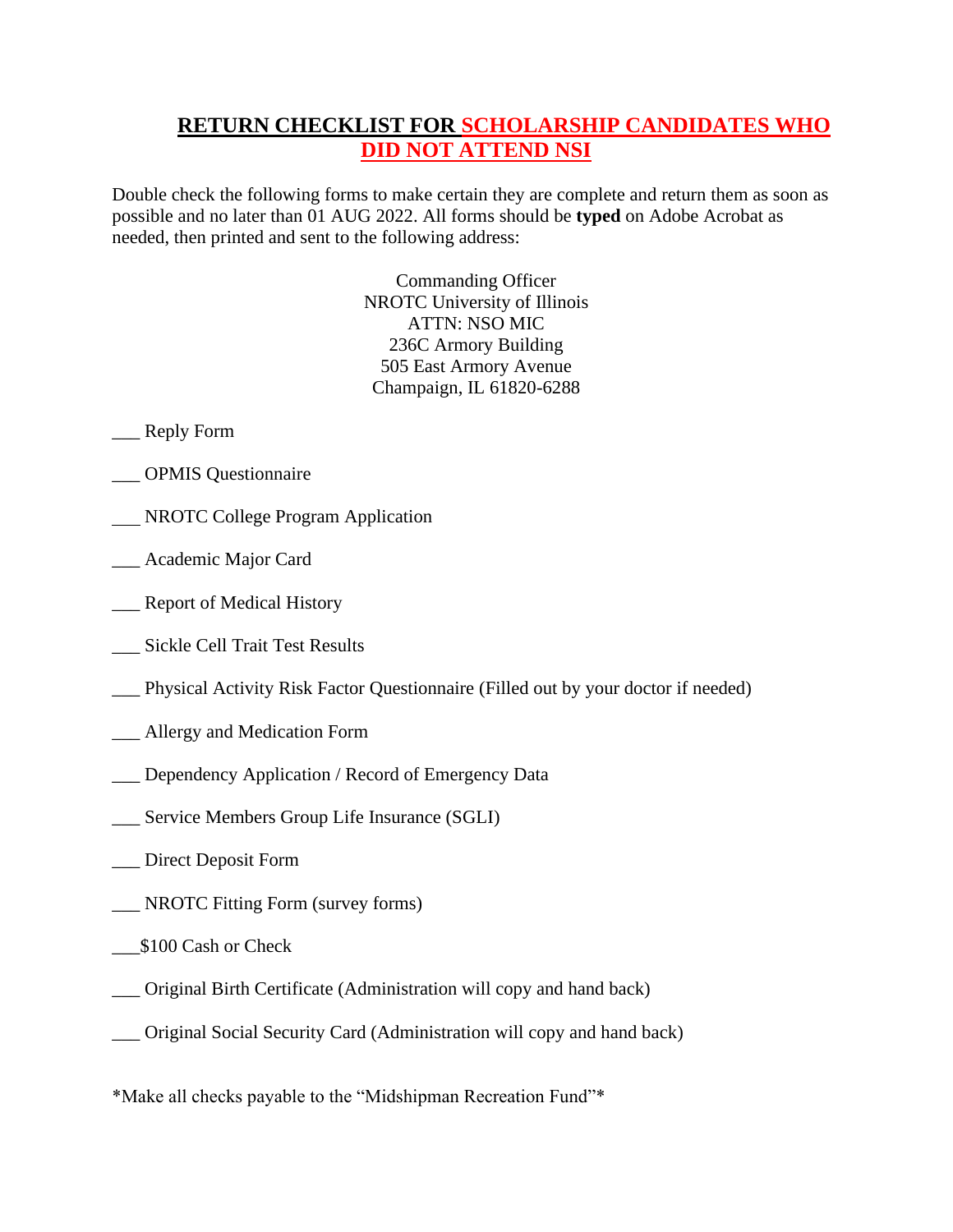# **RETURN CHECKLIST FOR CANDIDATES WHO WILL COMPLETE NSI**

Double check the following forms to make certain they are complete and return them as soon as possible and no later than 01 AUG 2022. All forms should be **typed** on Adobe Acrobat as needed, then printed and sent to the following address:

> Commanding Officer NROTC University of Illinois ATTN: NSO MIC 236C Armory Building 505 East Armory Avenue Champaign, IL 61820-6288

- \_\_\_ Reply Form
- \_\_\_ OPMIS Questionnaire
- **NROTC College Program Application**
- \_\_\_ Academic Major Card
- \_\_\_ Report of Medical History
- \_\_\_ Sickle Cell Trait Results
- \_\_\_ Physical Activity Risk Factor Questionnaire (Filled out by your doctor if needed)
- \_\_\_ Allergy and Medication Form
- \_\_\_ Dependency Application / Record of Emergency Data
- \_\_\_ Service Members Group Life Insurance (SGLI)
- \_\_\_ Direct Deposit Form
- \$100 Cash or Check
- \_\_\_ Original Birth Certificate (Administration will copy and hand back)
- \_\_\_ Original Social Security Card (Administration will copy and hand back)

\*Make all checks payable to the "Midshipman Recreation Fund"\*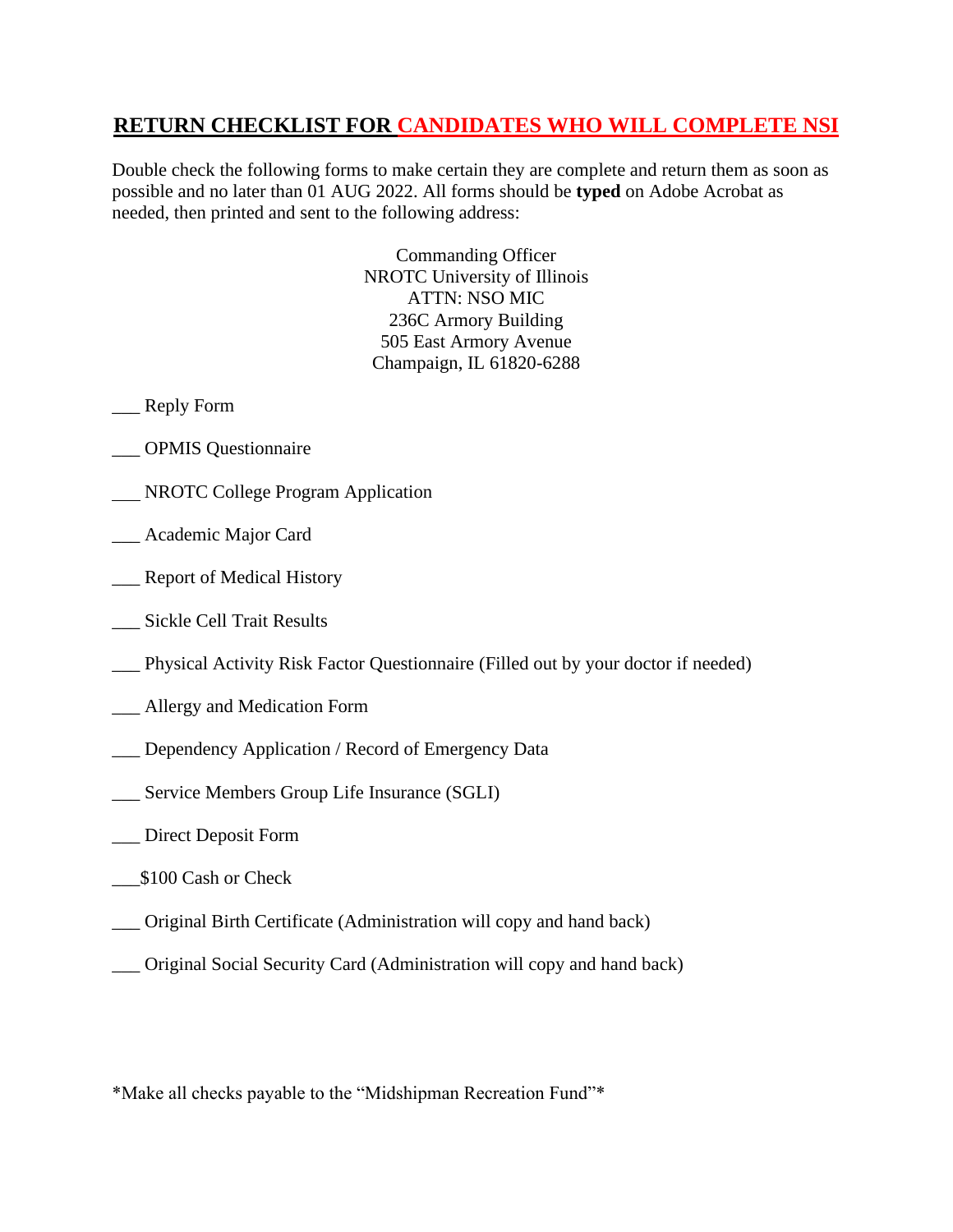## **ADMINISTRATIVE/MEDICAL PAPERWORK INSTRUCTIONS (READ PRIOR TO FILLING OUT FORMS)**

**\*\*DO NOT write in your SSN unless specifically told to do so on these forms!\*\***

- 1. OPMIS Information Form
	- a. For administrative purposes and academic and demographic information
	- b. Go to<http://rotc.navy.illinois.edu/nso-forms.html> , print the "OPMIS Questionnaire" form, and fill out.
	- c. This form MUST include your SSN!
- 2. Naval Reserve Officers Training Corps College Program Application
	- a. For administrative purposes and registration as a College Program Midshipman.
	- b. Go to<http://rotc.navy.illinois.edu/nso-forms.html> , print the "NROTC College Program Application" form, and fill out.
- 3. Academic Major Card
	- a. For administrative purposes and general information regarding incoming Midshipman's major.
	- b. Go to<http://rotc.navy.illinois.edu/nso-forms.html> , print the "Academic Major Card" form, and fill out.
- 4. Report of Medical History
	- a. Complete sections I through VI and the remaining sections are for the healthcare provider to use. They do not need to complete section VII but **must sign block 4a-c (Page 9)** verifying the completion of the exam. Forms without medical signatures are invalid!
	- b. Go to [http://rotc.navy.illinois.edu/nso-forms.html,](http://rotc.navy.illinois.edu/nso-forms.html) print the "Report of Medical" History" form, and fill out.
- 5. Sickle Cell Trait Test Results
	- a. Must be administered as part of a physical by a medical professional
	- b. Acceptable tests include:
		- i. Hemoglobin Electrophoresis (likely least expensive)
		- ii. High Performance Liquid Chromatography (HPLC)
	- c. Please attach Sickle Cell Results to the Report of Medical History when mailing
- 6. Physical Activity Risk Factor Questionnaire
	- a. If you answer "yes" to any of the questions, you must be cleared by your **doctor** for physical training. If you answer "no" to all of the questions, you do not need to have this form signed by your doctor.
	- b. Go to<http://rotc.navy.illinois.edu/nso-forms.html> and print the "Physical Activity Risk Factor Questionnaire" and fill out.
- 7. Allergy and Medication Form
	- a. For planning purposes for the training evolutions at NSO, we need to know all prescription medications you are currently taking, how often and at what time(s)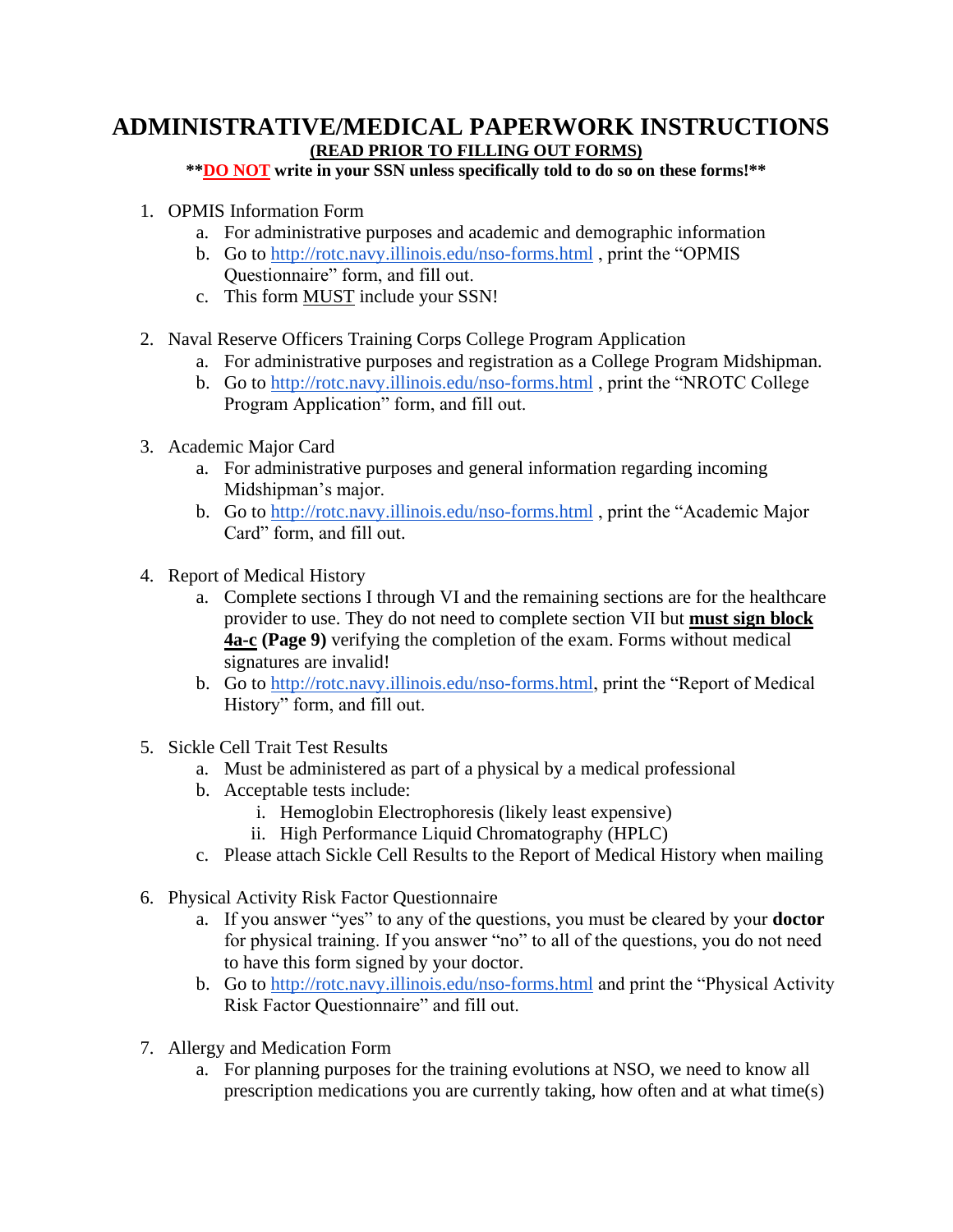you need to take them, the prescribed dosages, and for what purpose you need them.

- b. Go to<http://rotc.navy.illinois.edu/nso-forms.html> and print the "Allergy and Medication Form" and fill out.
- 8. Dependency Application/Record of Emergency Data
	- a. Additional directions for each field are listed below the form
	- b. Go to [http://rotc.navy.illinois.edu/nso-forms.html,](http://rotc.navy.illinois.edu/nso-forms.html) print the "Dependency Application/Record of Emergency Data" form, and fill out according to the instructions in the Welcome Packet.

## 8. NROTC fitting forms **(For NON-SCHOLARSHIP candidates and THOSE WHO DID NOT ATTEND NSI)**

a. For purposes of ordering uniforms

 b. Go to [http://rotc.navy.illinois.edu/nso-forms.html,](http://rotc.navy.illinois.edu/nso-forms.html) and fill out your respective sizing forms .

### 9. SGLI Form **(For ALL SCHOLARSHIP candidates)**

- a. For administrative purposes and general information regarding one's record for the Servicemembers' Group Life Insurance
- b. Go to [http://rotc.navy.illinois.edu/nso-forms.html,](http://rotc.navy.illinois.edu/nso-forms.html) print the "Service members" Group Life Insurance (SGLI)" form, and fill out.
- 10. Direct Deposit Form
	- a. For administrative purposes and general knowledge of one's basic direct deposit information
	- b. Go to [http://rotc.navy.illinois.edu/nso-forms.html,](http://rotc.navy.illinois.edu/nso-forms.html) print your respective "Direct Deposit Form," and fill out.

## i. PLEASE ONLY FILL OUT *ONE* "Direct Deposit Form" EVEN THOUGH THREE ARE DISPLAYED IN THE LINK.

c. **NOTE:** This form does not need to be completed by bank personnel nor do we need a canceled check or deposit slip from you. However, we do request that you include your bank routing number at the bottom of the page.

### **Sickle Cell Trait Test**

It is a requirement that a test must be administered for sickle cell prevalence in the blood cells. The test must be executed by a medical professional, and it is recommended to perform the test as part of the physical examination. The two acceptable tests for sickle cell are Hemoglobin Electrophoresis and High Performance Liquid Chromatography (HPLC). The report shall reflect the proportion of normal hemoglobin cells (A) to sickle cells (S). If the report displays larger than 45% prevalence for HGB S, the applicant may not be eligible for service. Please attach this report to the rest of the medical paperwork for mailing to the NROTC Unit.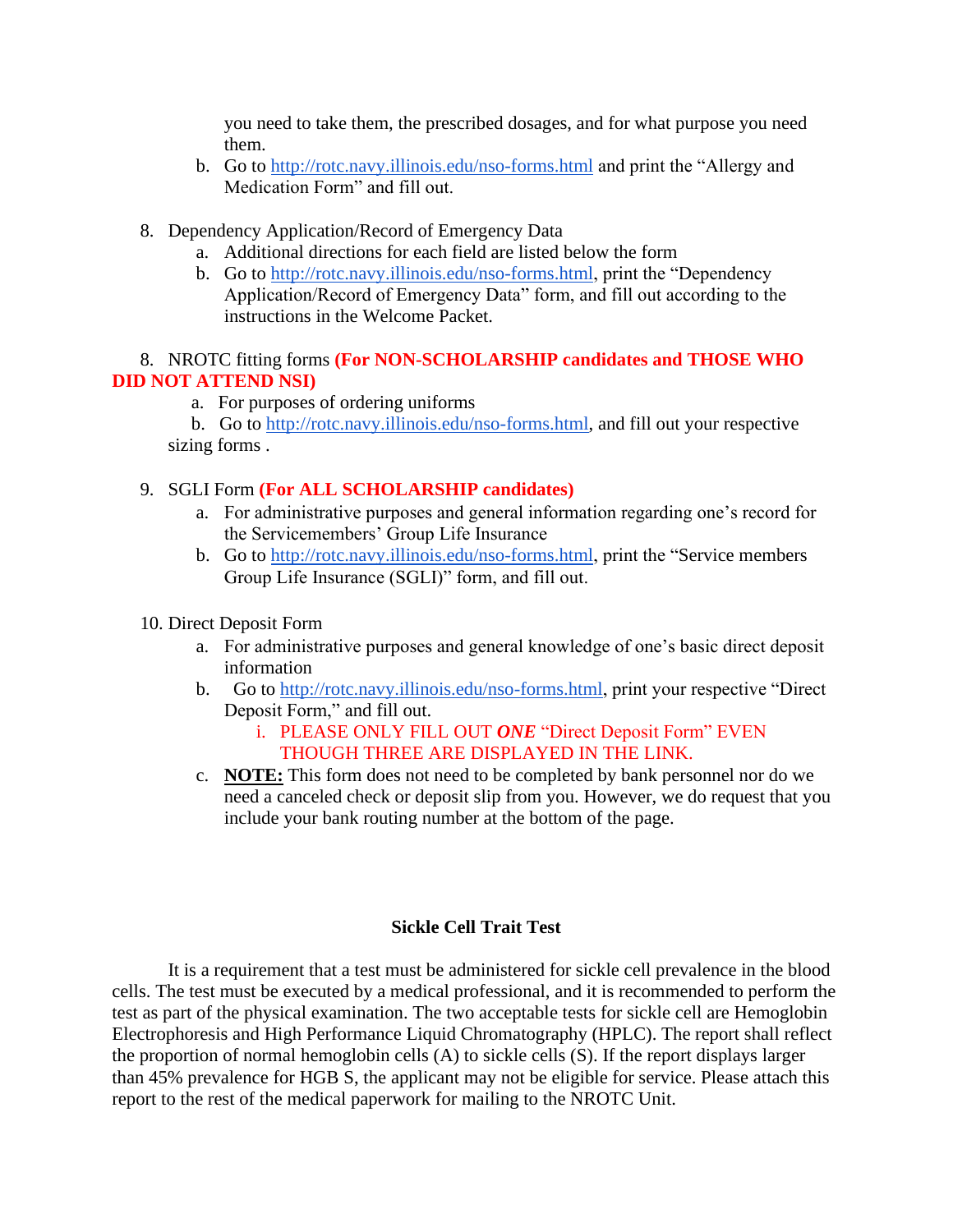## **DEPENDENCY APPLICATION/RECORD OF EMERGENCY DATA (NAVPERS 1070/602) INSTRUCTIONS**

- 1. Full name of Emergency Contact
- 2. SSN of Emergency Contact
- 3. LEAVE AS IS

4a. Full name of Emergency Contact's Spouse

- 4b. Address and Telephone number of Emergency Contact
- 5. through 31. Fill in applicable boxes between and including box 5 and box 31. These will apply to you only if you are married and/or have children or dependents.
- 33. Full name of Father.
- 34. Enter your father's full address.
- 35. Does your father claim you as a dependent? Yes or No.
- 36. Full name of Mother.
- 37. Enter your mother's full address.
- 38. Does your mother claim you as a dependent? Yes or No.
- 41. Check the appropriate box.
- 42. If applicable.
- 43. If applicable.
- 44. If applicable.
- 45. If applicable.
- 46. If applicable.
- 47. If applicable/desired. For naming an individual not related to you (e.g. fiancé)
- 48. If applicable/desired. Address if individual named in "other"
- 49. If applicable/desired. Relationship of individual named in "other"
- 50. If applicable.
- 51. If applicable. Address of spouse's next of kin
- 52. If applicable. Enter the relationship of your spouse's next of kin to your spouse.
- 53. Enter the full name of the person you would like to receive your unpaid pay and allowances in the case of death.
- 54. Address of beneficiary from box 53.
- 55. Enter the relationship of the beneficiary from box 53 to you.
- 56. Enter the percentage of your unpaid pay and allowances that you would like the beneficiary in box 53 to receive.

57. Enter the full name of the person you would like to receive the allotment if in a missing status.

- 58. Address of beneficiary from box 57.
- 59. Enter the percentage of your unpaid pay and allowances that you would like the beneficiary in box 57 to receive.

60. Enter the full name of the person you would like to receive your gratuity pay if no child or spouse is surviving.

- 61. Address of beneficiary from box 60.
- 62. The relationship of beneficiary from box 60 to you.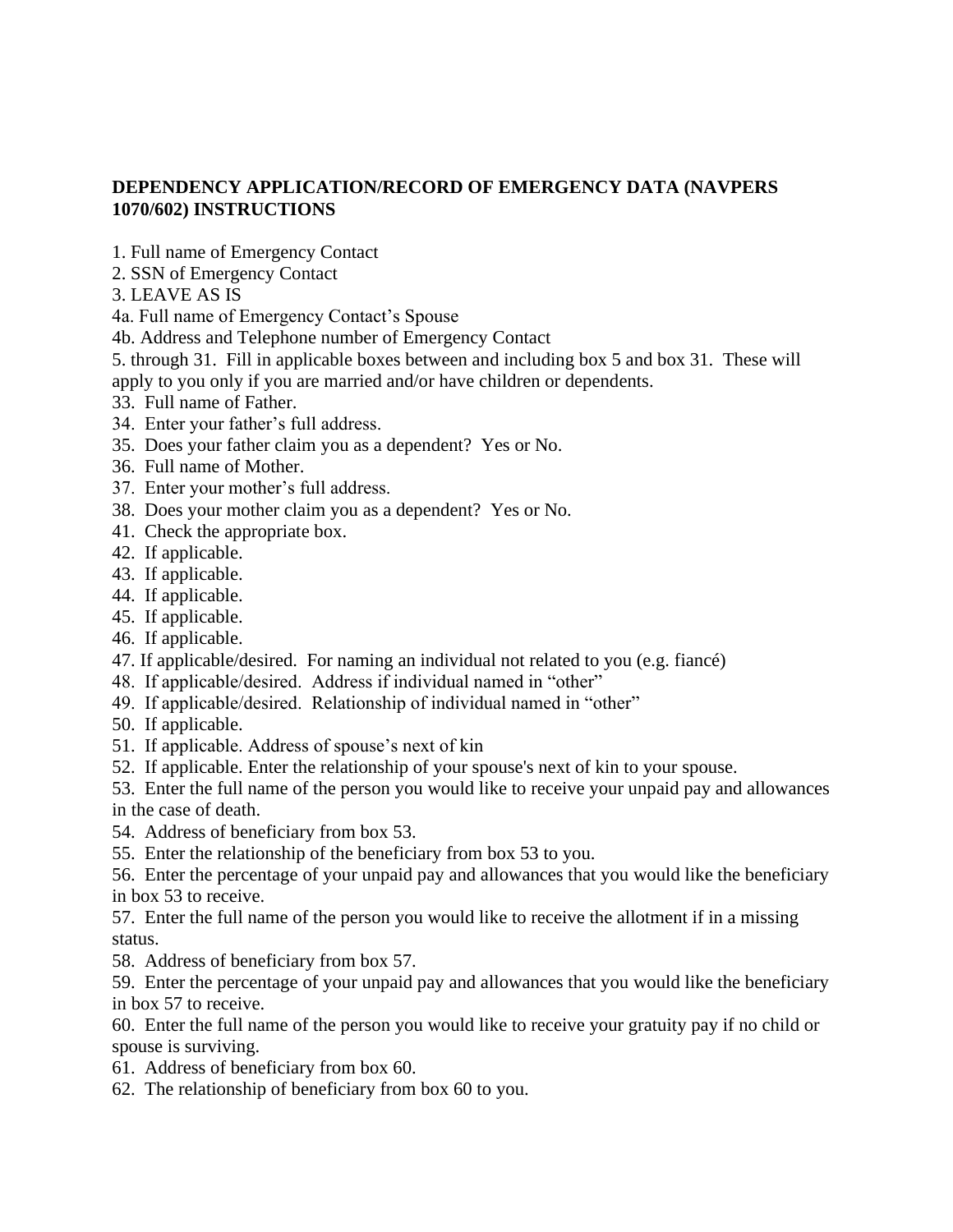63. Enter the percentage of your unpaid pay and allowances that you would like the beneficiary in box 60 to receive.

- 64. Enter Life Insurance Name if applicable
- 65. Address of Life Insurance Company.
- 66. Enter policy number of Life Insurance.
- 67. Enter your religion if applicable.
- 68. Do not enter information in this box.
- 69. Do not enter information in this box.
- 70. Enter MIDN for Midshipman
- 71. Do not enter information in this box.
- 72. Do not enter information in this box.
- 73. Enter your full name (last, first, middle).
- 74. Enter your Social Security Number
- 75. Leave this area blank.
- 76. Place an 'X' under USNR
- 77. Please indicate the location of your will or other valuable papers if applicable.
- 78. Leave this area blank.

DO NOT sign

Leave this area blank.

### **Fitting Form Instructions**

It is necessary for all candidates to fill out the following surveys for uniform sizing. Males will fill out the form entitled "Men's Fitting Form". Females will fill out the form entitled "Women's Fitting Form". The measurements provided will give the Supply Officer of NSO the information he will need in order to prepare all uniforms and items that you will need upon arrival to the orientation program. You will have an opportunity to try on all uniform items during in-processing at the orientation program in order to make any necessary size changes. Please contact the NSO ADMIN CPO: MIDN 3/C Whitlock at [mnw5@illinois.edu](mailto:mnw5@illinois.edu) if you have any questions.

Male fitting form:<https://tinyurl.com/bs77zejs> Female fitting form:<https://tinyurl.com/2p8ecu7a>

### **END OF NSO PAPERWORK INSTRUCTIONS**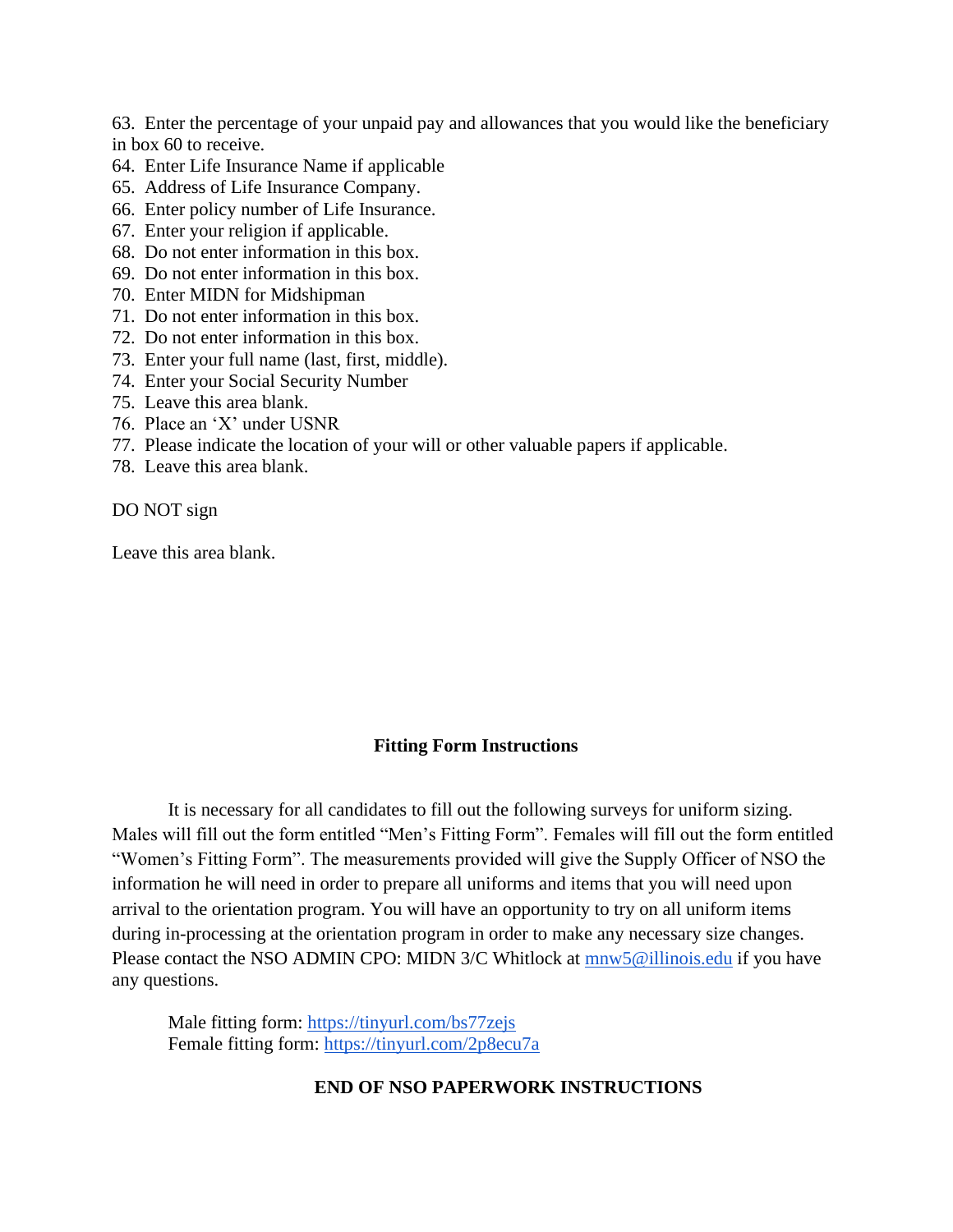# **CANDIDATE GEAR LIST**

You must have the following items in your separate training bag when reporting on Monday, 15 August 2022. These items will ensure your success and comfort during NSO. It is not necessary to buy the items from the attached link but it is there simply for reference to clear any confusion on what each item is. Furthermore, it is essential that you pack these items into a **single bag**. As noted below, additional items will not be permitted.

| <b>EQUIPMENT NAME</b>              | COUNT NOTES |                                            |
|------------------------------------|-------------|--------------------------------------------|
| <b>Athletic Tape</b>               |             | 1 tinyurl.com/WGNB-NSO-TapeAthletic        |
| Moleskin                           |             | 3 tinyurl.com/WGNB-NSO-Moleskin            |
| Band-aids                          |             | 1 tinyurl.com/WGNB-NSO-Bandaids            |
| 1 inch white medical tape          |             | 1 tinyurl.com/WGNB-NSO-TapeOneInch         |
| Plain white ankle socks (Pair)     |             | 5 tinyurl.com/WGNB-NSO-SocksAnkle          |
| Running Shoes (Broken in, pair)    |             | 1 tinyurl.com/WGNB-NSO-ShoesRunning        |
| <b>White Crew Neck T-shirts</b>    |             | 3 tinyurl.com/WGNB-NSO-TshirtWhiteCrewneck |
| <b>Underwear (Sets)</b>            |             | 8 tinyurl.com/WGNB-NSO-Underwear           |
| Collared shirt/Conservative Top    |             | 3 tinyurl.com/WGNB-NSO-ShirtPolo           |
| <b>Belt</b>                        |             | 1 tinyurl.com/WGNB-NSO-BeltCasual          |
| Socks (Pair)                       |             | 3 tinyurl.com/WGNB-NSO-SocksBlack          |
| Jeans/Slacks/Shorts (no cutoffs)   |             | 3 tinyurl.com/WGNB-NSO-PantsKhaki          |
| Toothbrush                         |             | 1 tinyurl.com/WGNB-NSO-Toothbrush          |
| Toothpaste                         |             | 1 tinyurl.com/WGNB-NSO-Toothpaste          |
| Razor (Males only)                 |             | 1 tinyurl.com/WGNB-NSO-Razor               |
| Shaving Cream (Males only)         |             | 1 tinyurl.com/WGNB-NSO-CreamShaving        |
| Soap/Shampoo                       |             | 1 tinyurl.com/WGNB-NSO-Soap                |
| Washcloth/Towel                    |             | 1 tinyurl.com/WGNB-NSO-Towel               |
| Nail clippers                      |             | 1 tinyurl.com/WGNB-NSO-Nailclippers        |
| Hair items for Females (As needed) | 1           |                                            |
| Hair ties (Females only)           |             |                                            |
| Bobby pins (Females only)          |             |                                            |
| Hairspray/gel (Females only)       |             |                                            |
| Shower shoes/flip flops            |             | 1 tinyurl.com/WGNB-NSO-ShoesShower         |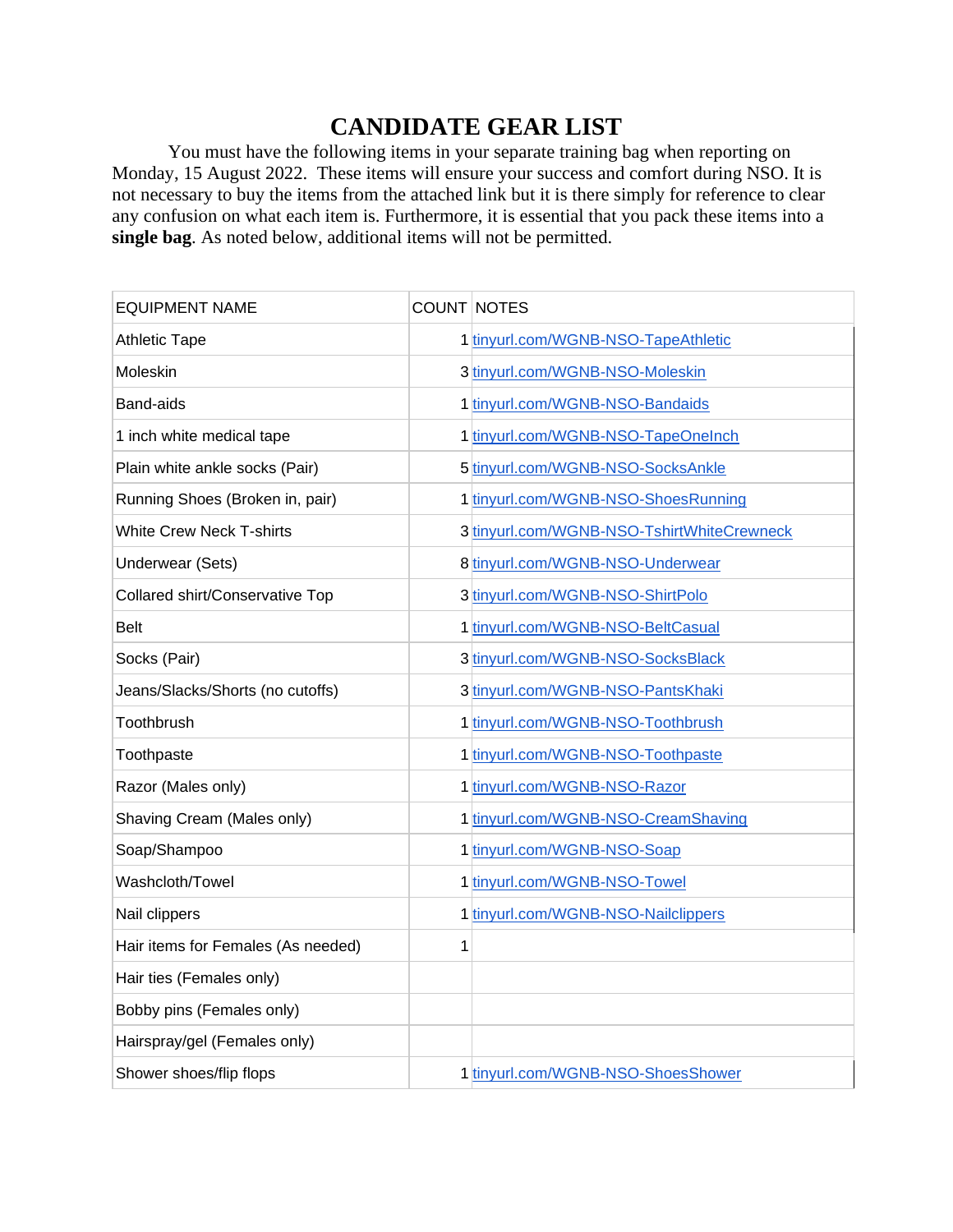| Any other necessary toiletry items      | 1 |                                        |
|-----------------------------------------|---|----------------------------------------|
| Swimsuit                                | 1 |                                        |
| Sunscreen                               | 1 |                                        |
| Black shoe polish (Navy Option Only)    |   | 1 tinyurl.com/WGNB-NSO-PolishBlack     |
| Heel & Edge Dressing (Navy Option Only) |   | 1 tinyurl.com/WGNB-NSO-HeelEdge        |
| Rags/Cotton Balls (Navy Option Only)    |   | 1 tinyurl.com/WGNB-NSO-BallsCotton     |
| Black ballpoint pen                     |   | 1 tinyurl.com/WGNB-NSO-PenBallpoint    |
| <b>Black sharpie</b>                    |   | 1 tinyurl.com/WGNB-NSO-SharpieBlack    |
| Small ruler                             |   | 1 tinyurl.com/WGNB-NSO-Ruler           |
| University ID (i-card)                  |   | 1 tinyurl.com/WGNB-NSO-iCard           |
|                                         |   |                                        |
| <b>Certified Birth Certificate</b>      |   | 1 Original needed.                     |
| Cash/Card (90-100\$ for lunches)        |   | 1 tinyurl.com/WGNB-NSO-CardGift        |
| Cell Phone                              | 1 |                                        |
| Flashlight                              |   | 1 tinyurl.com/WGNB-NSO-FlashlightRed   |
| Pillow                                  |   | 1 tinyurl.com/WGNB-NSO-Pillow          |
| <b>Combination Lock</b>                 |   | 1 tinyurl.com/WGNB-NSO-LockCombination |
| 1/2 Inch Military Letter/Number Stencil |   | 1 tinyurl.com/WGNB-NSO-StencilHalfInch |
| Mesh Laundry Bags                       |   | 2 tinyurl.com/WGNB-NSO-LaundryBagMesh  |
| Glasses (Glasses Straps optional)       |   | 1 tinyurl.com/WGNB-NSO-StrapsGlasses   |

You will not have time to use any electronic devices during NSO. There are certain items, which impair the training process and are **STRICTLY PROHIBITED**. These items include, but are not limited to, the following:

- Weapons
- Fireworks
- Tobacco Products
- Food, beverages, or snacks
- Electronic Devices
- Magazines
- $\bullet$  Drugs<sup>\*</sup>
- Wristwatch

Any other items, which are not designated for the training bag, will be confiscated, and returned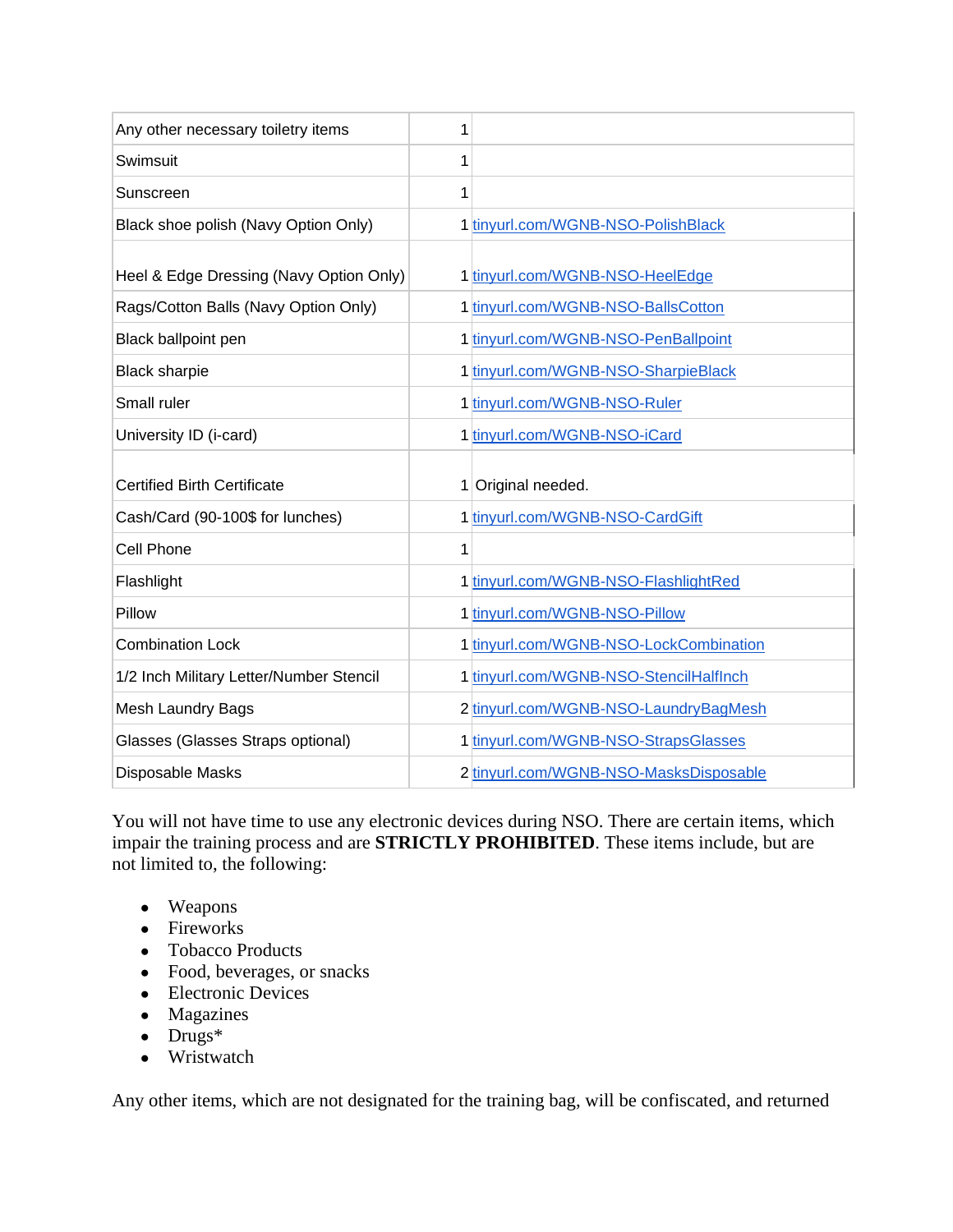to you on Friday, 19 August 2022.

\* Prescription drugs are the exception. You will be responsible for taking your prescription drugs as needed. We will hold onto all necessary prescriptions that may be needed during physical training.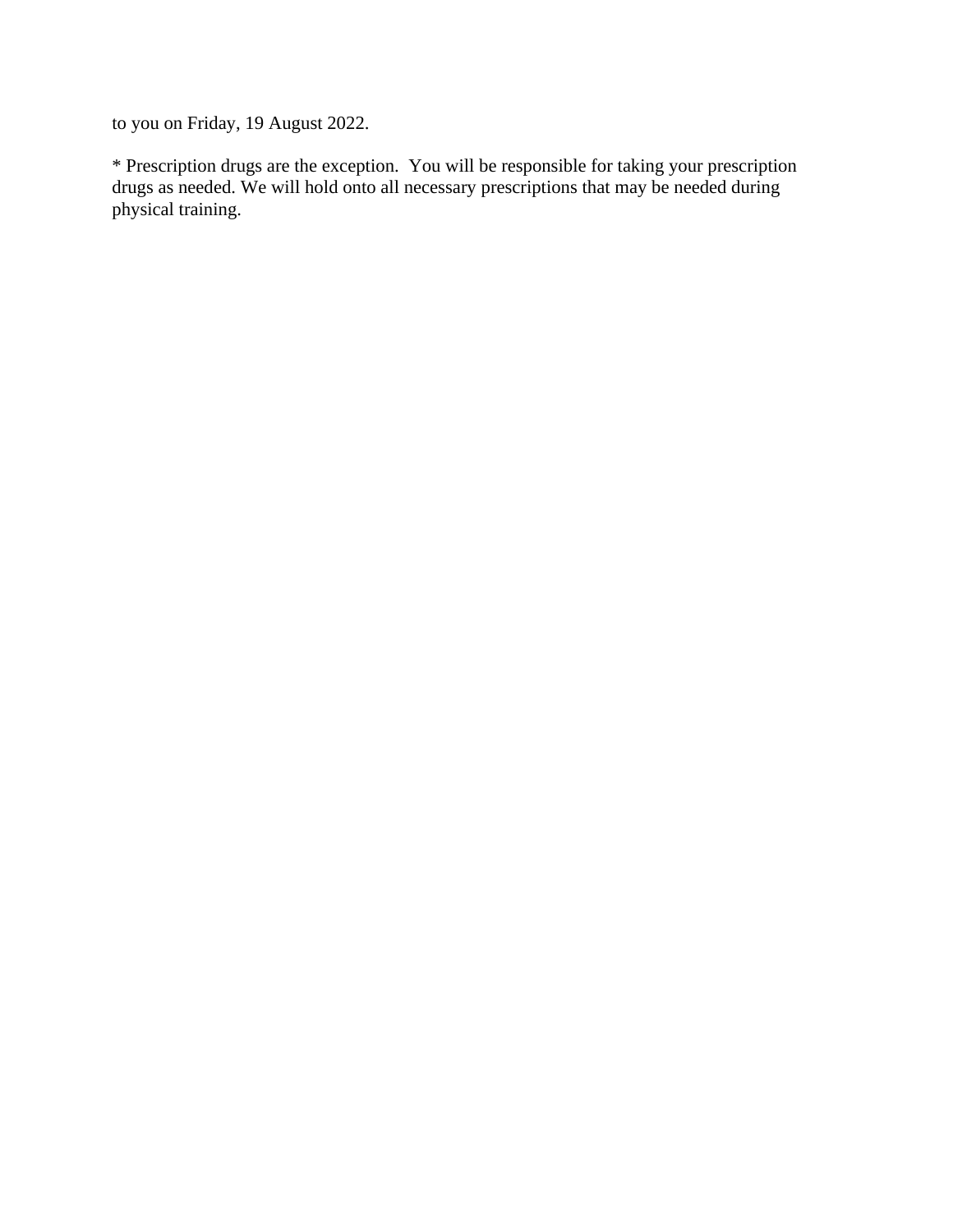# **NSO Physical Training Preparation Program**

The purpose of this preparatory training program is to acclimate midshipmen candidates to the type of physical training conducted at NSO. Physical fitness is one of the most important components of becoming a midshipman. Candidates that adequately prepare will be prepared to successfully transition into a member of the World's Greatest NROTC Battalion.

|        | Mon                                                                                   | Tue                                                                                | Wed                                            | Thu                                                                                         | Fri                                                                                        | <b>Sat</b>                                            | <b>Sun</b>                                     |
|--------|---------------------------------------------------------------------------------------|------------------------------------------------------------------------------------|------------------------------------------------|---------------------------------------------------------------------------------------------|--------------------------------------------------------------------------------------------|-------------------------------------------------------|------------------------------------------------|
| Week 1 | <b>Body Weight</b><br>Circuit - 9<br><b>Stations</b><br>3 Mile Run<br>Assessment      | Pull Ups/Push<br>Ups<br>Run 45 mins:<br>Speed Focused                              | <b>Rest Day</b><br>Foam Rolling/<br>Stretching | <b>Body Weight</b><br>Circuit - 9<br><b>Stations</b><br>Run 45 mins:<br>Distance<br>Focused | Max Sets: Pull<br>Ups/Push Ups/<br>Crunches or<br>Situps<br>Cardio Circuit:<br>Rowing      | <b>Body Weight</b><br>Circuit - 12<br><b>Stations</b> | <b>Rest Day</b><br>Foam Rolling/<br>Stretching |
| Week 2 | <b>Body Weight</b><br>Circuit - 9<br><b>Stations</b><br>Run 45 mins:<br>Speed Focused | Kettlebell<br>Circuit, Pull<br>Ups/Push Ups<br>Run 45 mins:<br>Distance<br>Focused | <b>Rest Day</b><br>Foam Rolling/<br>Stretching | <b>Body Weight</b><br>Circuit - 9<br><b>Stations</b><br>Run 45 mins:<br>Medium<br>Distance  | Max Sets: Pull<br>Ups/Push Ups/<br>Crunches or<br>Situps<br>Cardio Circuit:<br><b>Bike</b> | Body Weight<br>Circuit - 12<br><b>Stations</b>        | <b>Rest Day</b><br>Foam Rolling/<br>Stretching |
| Week 3 | <b>Body Weight</b><br>Circuit - 9<br><b>Stations</b><br>Run 45 mins:<br>Speed Focused | Pull Ups/Push<br>Ups<br>Run 45 mins:<br>Distance<br>Focused                        | <b>Rest Day</b><br>Foam Rolling/<br>Stretching | <b>Body Weight</b><br>Circuit - 9<br><b>Stations</b><br>Run 45 mins:<br>Medium<br>Distance  | Max Sets: Pull<br>Ups/Push Ups/<br>Crunches or<br>Situps<br>Cardio Circuit:<br>Swimming    | <b>Body Weight</b><br>Circuit - 12<br><b>Stations</b> | <b>Rest Day</b><br>Foam Rolling/<br>Stretching |
| Week 4 | <b>Body Weight</b><br>Circuit - 9<br><b>Stations</b><br>3 Mile Run<br>Assessment      | Strength<br>Training, Pull<br>Ups/Push Ups<br>Run:<br>Shake out day                | <b>Rest Day</b><br>Foam Rolling/<br>Stretching | <b>Body Weight</b><br>Circuit - 9<br><b>Stations</b><br>Run 45 mins:<br>Distance<br>Focused | Max Sets: Pull<br>Ups/Push Ups/<br>Crunches or<br>Situps<br>Cardio Circuit:<br>Rowing      | <b>Body Weight</b><br>Circuit - 12<br><b>Stations</b> | <b>Rest Day</b><br>Foam Rolling/<br>Stretching |
| Week 5 | <b>Body Weight</b><br>Circuit - 9<br><b>Stations</b><br>Run 45 mins:<br>Speed Focused | Pull Ups/Push<br>Ups<br>Run 45 mins:<br>Distance<br>Focused                        | <b>Rest Day</b><br>Foam Rolling/<br>Stretching | Body Weight<br>Circuit - 9<br><b>Stations</b><br>Run 45 mins:<br>Medium<br>Distance         | Max Sets: Pull<br>Ups/Push Ups/<br>Crunches or<br>Situps<br>Cardio Circuit:<br><b>Bike</b> | Body Weight<br>Circuit - 12<br><b>Stations</b>        | <b>Rest Day</b><br>Foam Rolling/<br>Stretching |
| Week 6 | <b>Body Weight</b><br>Circuit - 9<br><b>Stations</b><br>Run 45 mins                   | Pull Ups/Push<br>Ups<br>Run 45 mins:<br>Distance<br>Focused                        | <b>Rest Day</b><br>Foam Rolling/<br>Stretching | PFT/PRT<br>Assessment                                                                       | Run:<br>Shakeout Day                                                                       | Body Weight<br>Circuit - 12<br><b>Stations</b>        | <b>Rest Day</b><br>Foam Rolling/<br>Stretching |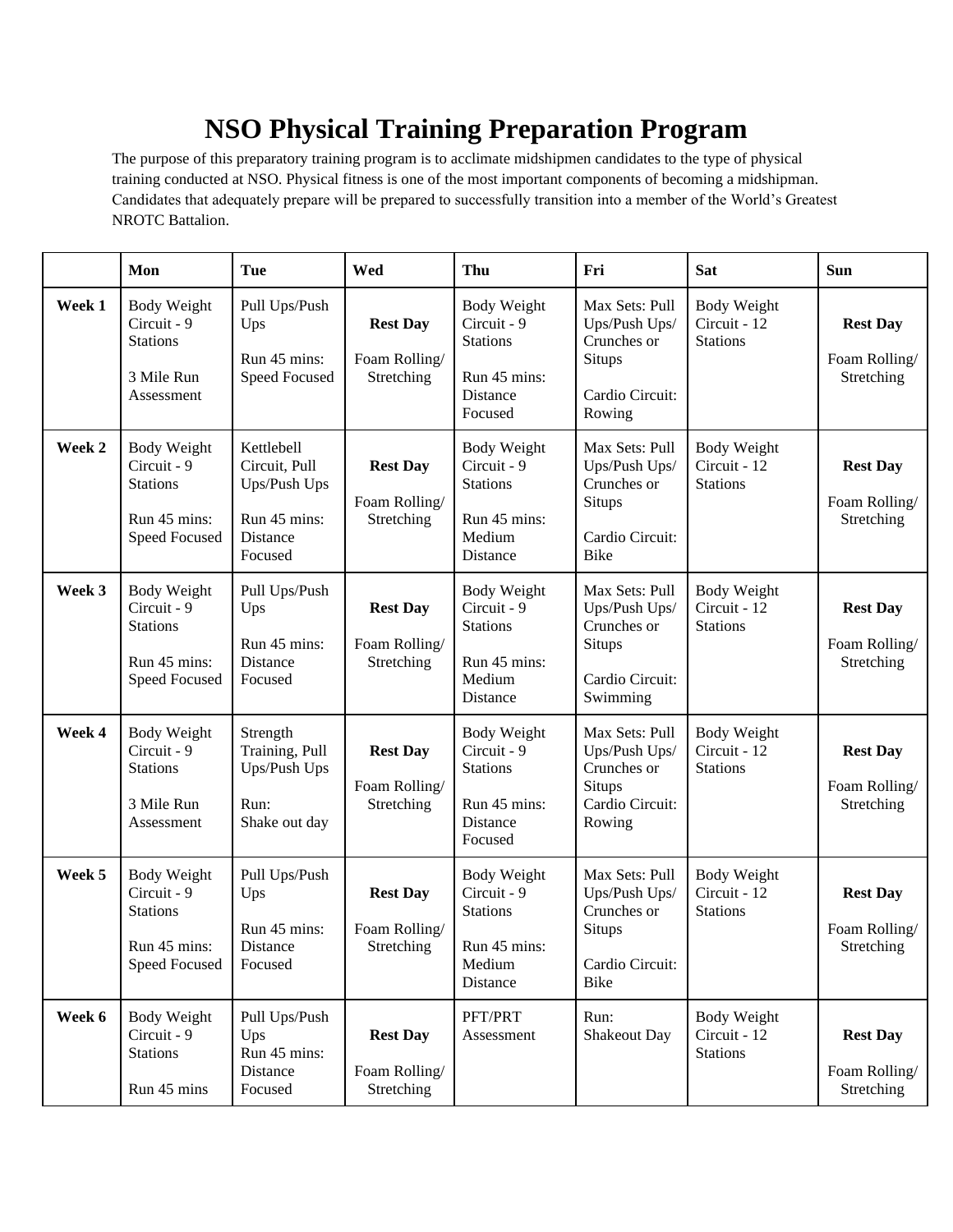| Week 7  | <b>Body Weight</b><br>Circuit - 9<br><b>Stations</b><br>Run 45 mins:<br>Distance        | Pull Ups/Push<br>Ups<br>Run 45 mins:<br>Speed                                     | <b>Rest Day</b><br>Foam Rolling/<br>Stretching | <b>Body Weight</b><br>Circuit - 12<br><b>Stations</b><br>Run 45 mins:<br>Medium<br>Distance | Max Sets: Pull<br>Ups/Push Ups/<br>Crunches or<br>Situps<br>Cardio Circuit:<br>Rowing      | Body Weight<br>Circuit - 12<br><b>Stations</b>        | <b>Rest Day</b><br>Foam Rolling/<br>Stretching |
|---------|-----------------------------------------------------------------------------------------|-----------------------------------------------------------------------------------|------------------------------------------------|---------------------------------------------------------------------------------------------|--------------------------------------------------------------------------------------------|-------------------------------------------------------|------------------------------------------------|
| Week 8  | <b>Body Weight</b><br>Circuit - 9<br><b>Stations</b><br>3 Mile Run<br>Assessment        | Strength<br>Training, Pull<br>Ups/Push Ups<br>Run 45 mins:<br><b>Shakeout Day</b> | <b>Rest Day</b><br>Foam Rolling/<br>Stretching | <b>Body Weight</b><br>Circuit - 12<br><b>Stations</b><br>Run 45 mins:<br>Speed              | Max Sets: Pull<br>Ups/Push Ups/<br>Crunches or<br>Situps<br>Cardio Circuit:<br>Swimming    | <b>Body Weight</b><br>Circuit - 12<br><b>Stations</b> | <b>Rest Day</b><br>Foam Rolling/<br>Stretching |
| Week 9  | <b>Body Weight</b><br>Circuit - 9<br><b>Stations</b><br>Run 45 mins:<br>Distance        | Pull Ups/Push<br>Ups<br>Run 45 mins:<br>Speed                                     | <b>Rest Day</b><br>Foam Rolling/<br>Stretching | <b>Body Weight</b><br>Circuit - 12<br><b>Stations</b><br>Run 45 mins:<br>Medium<br>Distance | Max Sets: Pull<br>Ups/Push Ups/<br>Crunches or<br>Situps<br>Cardio Circuit:<br><b>Bike</b> | <b>Body Weight</b><br>Circuit - 12<br><b>Stations</b> | <b>Rest Day</b><br>Foam Rolling/<br>Stretching |
| Week 10 | <b>Body Weight</b><br>Circuit - 9<br><b>Stations</b><br>Run 45 mins:<br>Speed           | Kettlebell<br>Circuit, Pull<br>Ups/Push Ups<br>Run 45 mins:<br>Distance           | <b>Rest Day</b><br>Foam Rolling/<br>Stretching | <b>Body Weight</b><br>Circuit - 12<br><b>Stations</b><br>Run 45 mins:<br>Medium<br>Distance | Max Sets: Pull<br>Ups/Push Ups/<br>Crunches or<br>Situps<br>Cardio Circuit:<br>Rowing      | <b>Body Weight</b><br>Circuit - 12<br><b>Stations</b> | <b>Rest Day</b><br>Foam Rolling/<br>Stretching |
| Week 11 | <b>Body Weight</b><br>Circuit - 9<br><b>Stations</b><br>Run 45 mins:<br><b>Distance</b> | Strength<br>Training, Pull<br>Ups/Push Ups<br>Run 45 mins:<br>Speed               | <b>Rest Day</b><br>Foam Rolling/<br>Stretching | <b>Body Weight</b><br>Circuit - 12<br><b>Stations</b><br>Run 45 mins:<br>Medium<br>Distance | Max Sets: Pull<br>Ups/Push Ups/<br>Crunches or<br>Situps<br>Cardio Circuit:<br>Swimming    | <b>Body Weight</b><br>Circuit - 12<br><b>Stations</b> | <b>Rest Day</b><br>Foam Rolling/<br>Stretching |
| Week 12 | <b>Body Weight</b><br>Circuit - 9<br><b>Station</b>                                     | Pull Ups/Push<br>Ups<br>Run 45 mins:<br>Light                                     | <b>Rest Day</b><br>Foam Rolling/<br>Stretching | PFT/PRT<br>Assessment                                                                       | Run: Shakeout<br>day                                                                       | <b>Body Weight</b><br>Circuit - 12<br><b>Stations</b> | <b>Rest Day</b><br>Foam Rolling/<br>Stretching |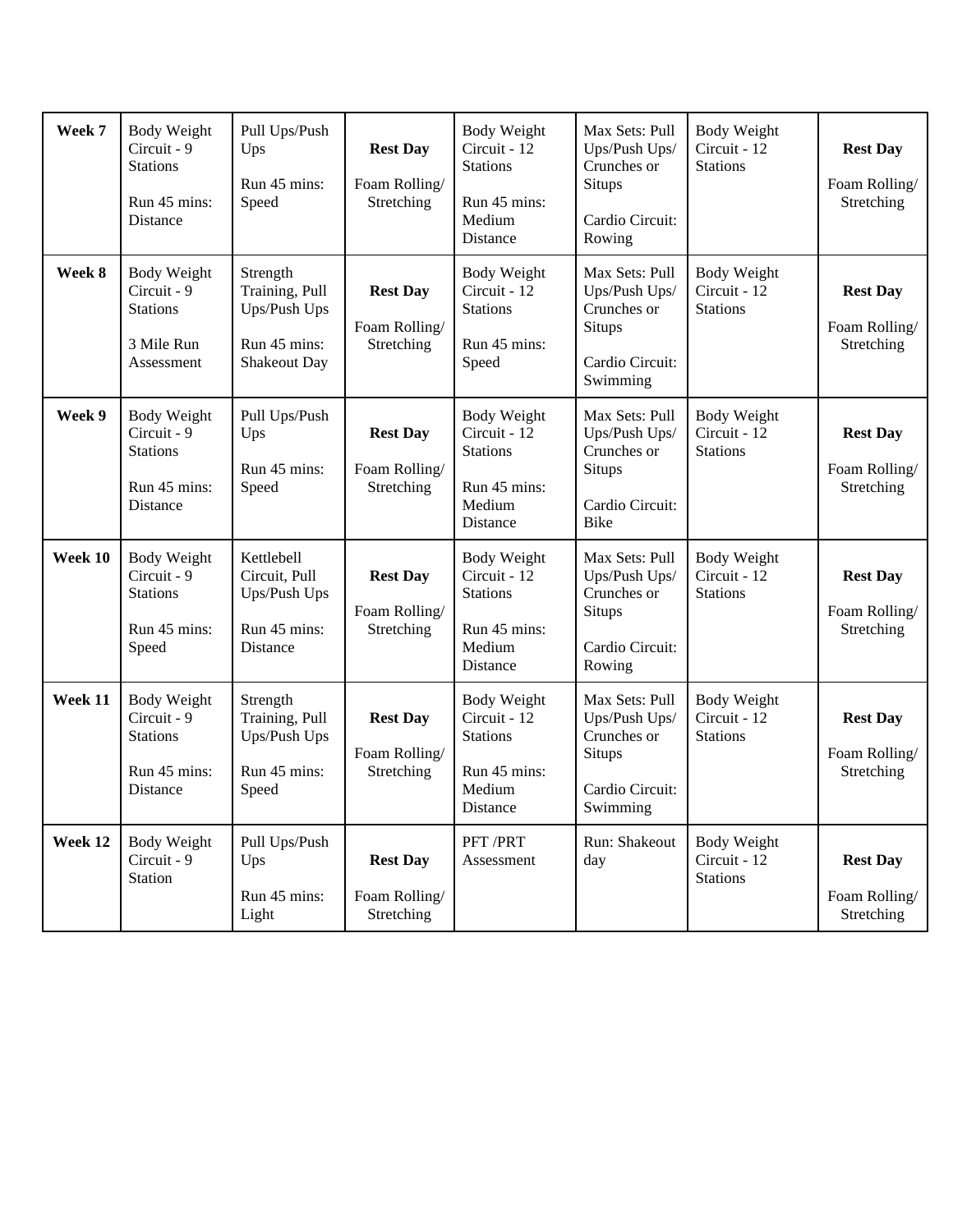### **Notes:**

- ❖ Example of a Body Weight Circuit (12 exercises)
	- $\triangleright$  You can substitute any of these exercises for another of your choosing
	- ➢ Adjust the number of repetitions to your ability level keeping in mind that your second set should be the hardest.

| Set 1                              | Set 2                              | Set 3                              |
|------------------------------------|------------------------------------|------------------------------------|
| 15 Push-Ups                        | 20 Push-Ups                        | 15 Push-Ups                        |
| 20 Knees to Chest                  | 25 Knees to Chest                  | 20 Knees to Chest                  |
| 20 Air Squats                      | 25 Air Squats                      | 20 Air Squats                      |
| 5 Pull Ups                         | 8 Pull Ups                         | 5 Pull Ups                         |
| 20 Alternating Knee to Elbow       | 25 Alternating Knee to Elbow       | 20 Alternating Knee to Elbow       |
| 15 Box Jumps                       | 20 Box Jumps                       | 15 Box Jumps                       |
| 15 Tricep Dips                     | 20 Tricep Dips                     | 15 Tricep Dips                     |
| 20 Crunches                        | 25 Crunches                        | 20 Crunches                        |
| 10 Lunges (each leg)               | 15 Lunges (each leg)               | 10 Lunges (each leg)               |
| 10 Elbow to Hand Plank (each side) | 12 Elbow to Hand Plank (each side) | 10 Elbow to Hand Plank (each side) |
| 45 Sec Plank                       | 60 Sec Plank                       | 45 Sec Plank                       |
| 12 Burpees                         | 15 Burpees                         | 12 Burpees                         |

❖ Running:

 $\triangleright$  All running sessions should be self-paced, using your PRT/PFT as a baseline. One should push themselves during every single session. Over time you should see improvement in both your endurance and speed.

- ➢ Distance Sessions
	- Distance running sessions should be any mileage that exceeds 4-5. The focus should be on getting miles in, while still pushing the pace. Pacing should be slightly slower than your PRT/PFT pace.
- ➢ Speed Sessions
	- Speed running sessions should be any mileage between 1-4. The focus should be on being explosive and fast. Pacing should be at or above your PRT/PFT pace.
- ➢ Medium Distance Sessions
	- Medium Distance sessions should be around 3 miles. The focus should be on running at or above your PRT pace to continue to prepare for those challenges.
- ➢ Shake-out days
	- Shake out days should be any distance that you are comfortable with. The focus of these days is to do a form of active recovery to help your body recuperate. The pace should be at one you can hold a conversation at.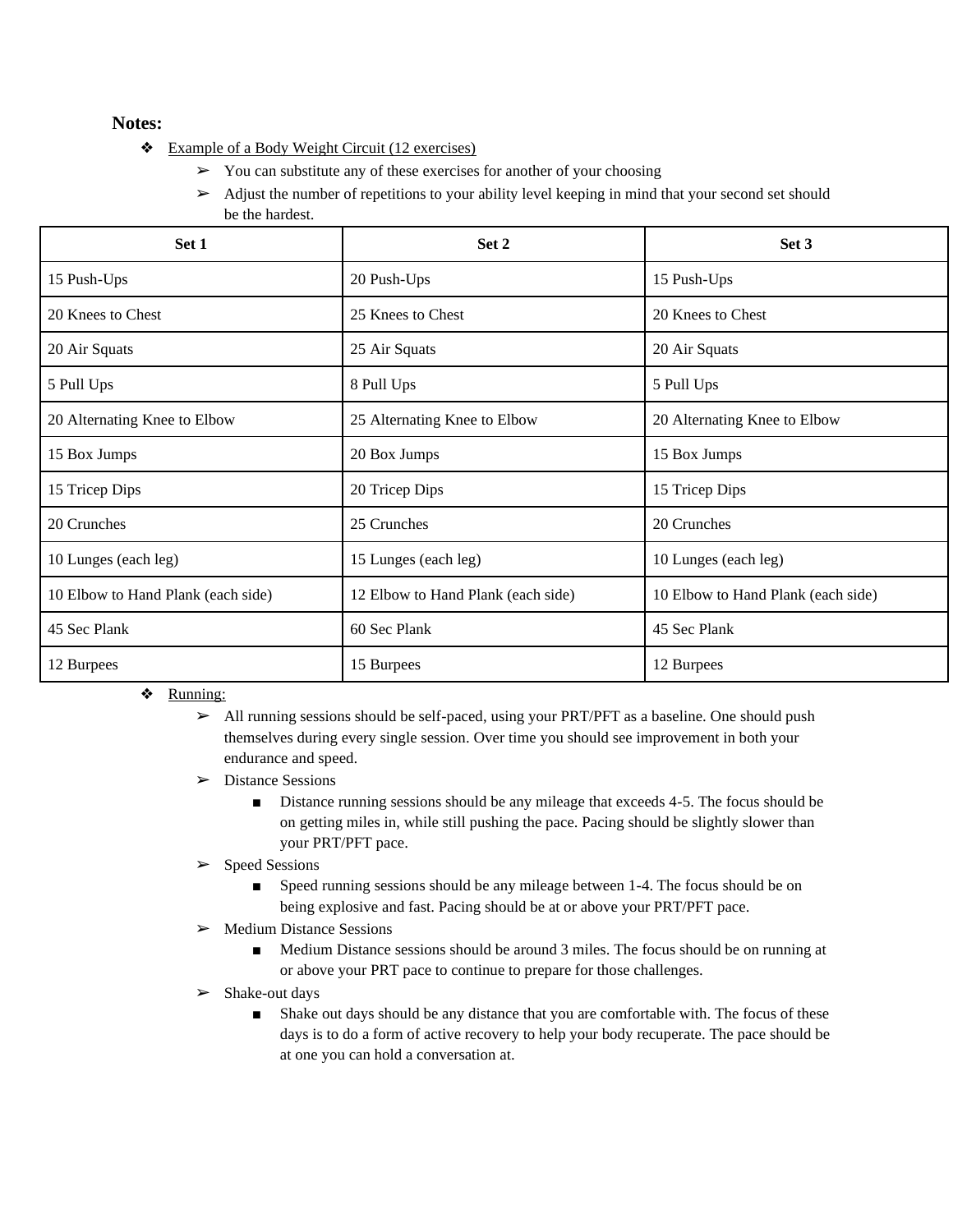### ❖ Strength Training - Fundamental Movement Examples and Associated Exercises

- $\triangleright$  Weight, number of repetitions, and sets are subjective to your personal goals. Execute any of the following movements and associated exercises on a strength training day.
	- *Strength*: 1-5 reps; 3-5 sets; 2-3 min rest; 1 rep max (RM) % = 70-85%
	- $\blacksquare$  *Hypertrophy* (muscle growth): 6-12 reps; 3-5 sets; 1-2 min rest; 1 RM% = 67-85%
	- *Endurance*: 12-20 reps; 2-3 sets; 30-75 sec rest; 1 RM% = 65-75%

| <b>Movement</b>        | <b>Regressions</b>                              | <b>Main Exercise</b>  | <b>Progressions</b>                               |
|------------------------|-------------------------------------------------|-----------------------|---------------------------------------------------|
| <b>Squat</b>           | Wall Sit/ Goblet Squat                          | <b>Back Squat</b>     | Front Squat/ Overhead Squat                       |
| Hinge                  | Hip Bridge/ Cable Romanian Deadlift             | Kettlebell Swings     | <b>Romanian Deadlift</b>                          |
| Junge                  | Split Squat/Reverse Lunge                       | <b>Walking Lunge</b>  | Multi-plain Lunge/ Jump Lunge                     |
| Push<br>(Bodyweight)   | Wall Push Up/ Stability Ball Push Up            | Push Up               | Plyometric Push Up/Archer Push Up                 |
| Push (load)            | Machine Chest Press/ Barbell Bench Press        | <b>Bench Press</b>    | Dumbbell Bench Press/Single Arm Dumbbell<br>Press |
| <b>Horizontal Pull</b> | Seated Row/Dumbbell Row                         | <b>Bent Over Row</b>  | <b>Split Stance Cable Row</b>                     |
| <b>Vertical Pull</b>   | Lat Pull Down/Assisted Pull Up Machine          | Overhand Pull Up      | Underhand Pull Up/Weighted Pull Up                |
| <b>Press</b>           | Machine Shoulder Press/ Kneeling Military Press | <b>Military Press</b> | Single Arm Military Press/Push press              |

#### ❖ Kettlebell Circuit Example

- ➢ Basic Kettlebell Movements: Basic Squat, Kettlebell Swing, Sumo Squat Row, Goblet Squat
- ➢ Circuit Example:
	- Basic Kettlebell Squat: 5 reps  $\rightarrow$  Kettlebell Swing: 6-8 reps  $\rightarrow$  Sumo Squat Row: 8-12 reps → Goblet Squat 5 reps → Repeat 4x
- ❖ Core Strength & Conditioning
	- $\triangleright$  While core exercises are not specifically mentioned in the training program, it is important to strengthen the abdominals. The following exercises should be incorporated into the candidate's workouts.
		- Exercises are conducted for either 45 seconds or a repetition set of 15.

| <b>Steam Engines</b>     | Elbow Plank          | Elbow Gecko Plank | Elbow Plank with Feet Jacks | Hand Plank with alt. Knee to Elbow |
|--------------------------|----------------------|-------------------|-----------------------------|------------------------------------|
| <b>Mountain Climbers</b> | <b>Flutter Kicks</b> | Scorpion Push Ups | Gecko Push Ups              | <b>Squat Thrust</b>                |

❖ PRT/PFT Scoring

 $\triangleright$  At NSO you will be participating in a PRT/PFT. The following links outline the scoring associated with gender and age groups.

- Marine: https://www.fitness.marines.mil/PFT-CFT\_Standards17/
- Navy:<https://navy-fitness.com/>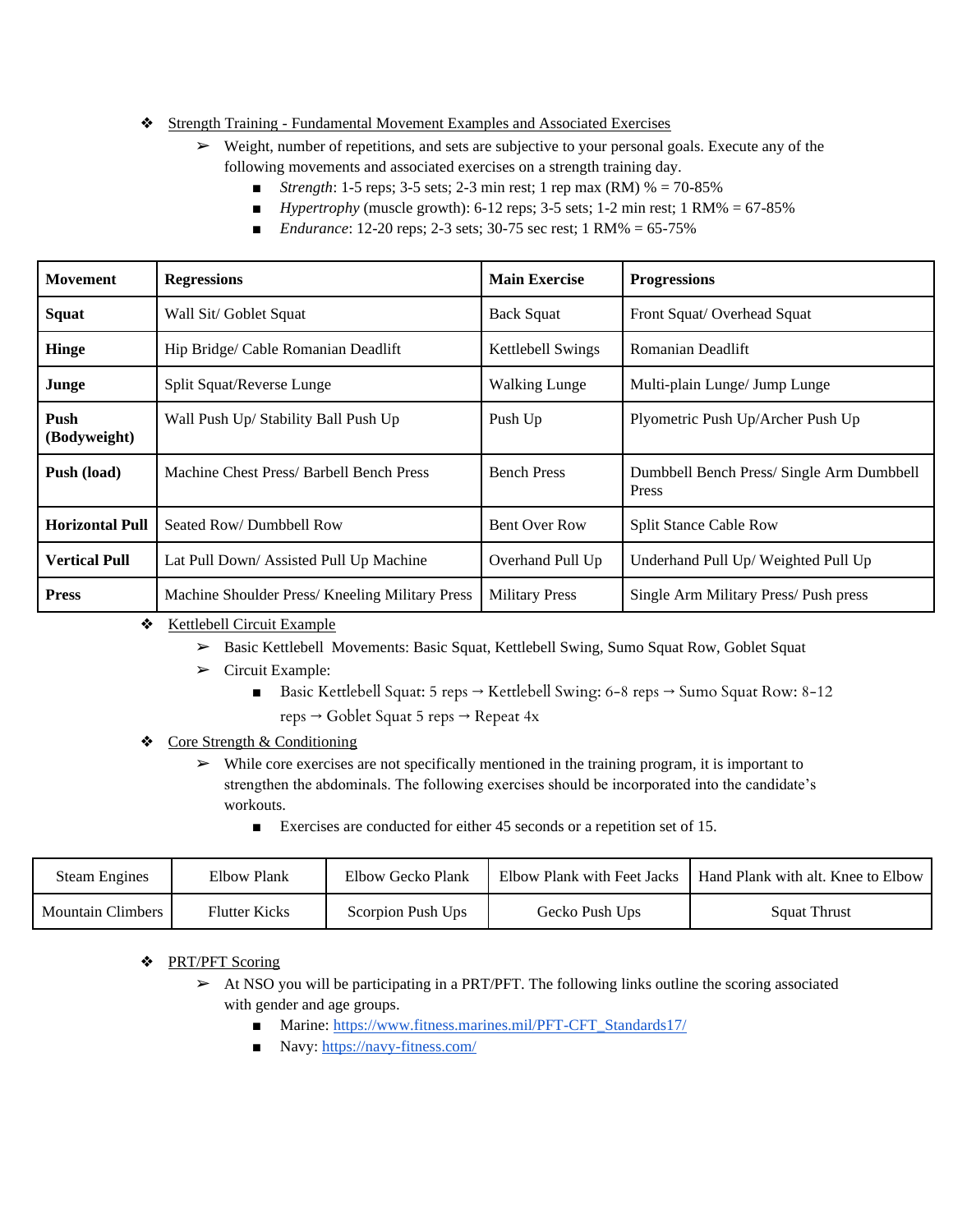# TABLE 1 MAXIMUM WEIGHT FOR HEIGHT SCREEN TABLES FOR THE NAVY

| Men<br>Maximum Weight<br>(pounds) | Member's Height<br>(inches with fractions<br>rounded up to nearest<br>whole inch) | Women<br>Maximum Weight<br>(pounds) |
|-----------------------------------|-----------------------------------------------------------------------------------|-------------------------------------|
| 127                               | 57                                                                                | 127                                 |
| 131                               | 58                                                                                | 131                                 |
| 136                               | 59                                                                                | 136                                 |
| 141                               | 60                                                                                | 141                                 |
| 145                               | 61                                                                                | 145                                 |
| 150                               | 62                                                                                | 149                                 |
| 155                               | 63                                                                                | 152                                 |
| 160                               | 64                                                                                | 156                                 |
| 165                               | 65                                                                                | 160                                 |
| 170                               | 66                                                                                | 163                                 |
| 175                               | 67                                                                                | 167                                 |
| 181                               | 68                                                                                | 170                                 |
| 186                               | 69                                                                                | 174                                 |
| 191                               | 70                                                                                | 177                                 |
| 196                               | 71                                                                                | 181                                 |
| 201                               | 72                                                                                | 185                                 |
| 206                               | 73                                                                                | 189                                 |
| 211                               | 74                                                                                | 194                                 |
| 216                               | 75                                                                                | 200                                 |
| 221                               | 76                                                                                | 205                                 |
| 226                               | 77                                                                                | 211                                 |
| 231                               | 78                                                                                | 216                                 |
| 236                               | 79                                                                                | 222                                 |
| 241                               | 80                                                                                | 227                                 |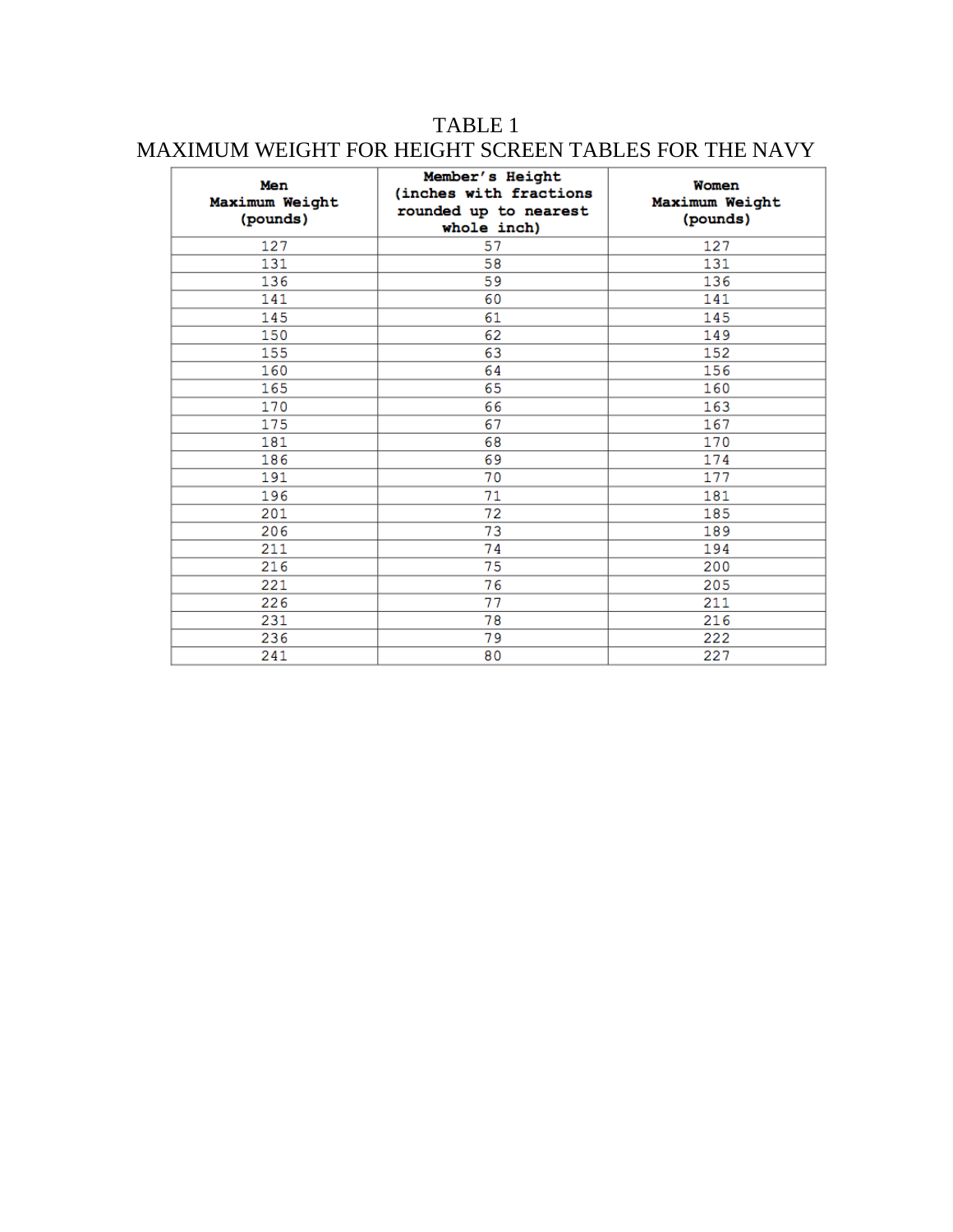# TABLE 2 HEIGHT/WEIGHT STANDARDS FOR THE MARINE CORPS

# **MALES**

## **FEMALES**

| <b>HEIGHT</b> | Maximum<br>Standard | <b>Minimum</b><br>Standard |
|---------------|---------------------|----------------------------|
| (Inches)      | (Pounds)            | (Pounds)                   |
| 58"           | 132                 | 91                         |
| 59"           | 136                 | 94                         |
| 60"           | 141                 | 97                         |
| 61"           | 146                 | 100                        |
| 62"           | 150                 | 104                        |
| 63"           | 155                 | 107                        |
| 64"           | 160                 | 110                        |
| 65"           | 165                 | 114                        |
| 66"           | 170                 | 117                        |
| 67"           | 176                 | 121                        |
| 68"           | 181                 | 125                        |
| 69"           | 186                 | 128                        |
| 70"           | 192                 | 132                        |
| 71"           | 197                 | 136                        |
| 72"           | 203                 | 140                        |
| 73"           | 208                 | 144                        |
| 74"           | 214                 | 148                        |
| 75"           | 220                 | 152                        |
| 76"           | 226                 | 156                        |
| 77"           | 232                 | 160                        |
| 78"           | 238                 | 164                        |
| 79"           | 244                 | 168                        |
| 80"           | 250                 | 173                        |

| <b>HEIGHT</b> | <b>Maximum</b><br>Standard | <b>Minimum</b><br><b>Standard</b> |
|---------------|----------------------------|-----------------------------------|
| (Inches)      | (Pounds)                   | (Pounds)                          |
| 58"           | 120                        | 91                                |
| 59"           | 124                        | 94                                |
| 60"           | 128                        | 97                                |
| 61"           | 132                        | 100                               |
| 62"           | 137                        | 104                               |
| 63"           | 141                        | 107                               |
| 64"           | 146                        | 110                               |
| 65"           | 150                        | 114                               |
| 66"           | 155                        | 117                               |
| 67"           | 160                        | 121                               |
| 68"           | 164                        | 125                               |
| 69"           | 169                        | 128                               |
| 70"           | 174                        | 132                               |
| 71"           | 179                        | 136                               |
| 72"           | 184                        | 140                               |
| 73"           | 189                        | 144                               |
| 74"           | 195                        | 148                               |
| 75"           | 200                        | 152                               |
| 76"           | 205                        | 156                               |
| 77"           | 211                        | 160                               |
| 78"           | 216                        | 164                               |
| 79"           | 222                        | 168                               |
| 80"           | 228                        | 173                               |

Max BF%: 18% Max BF%: 26%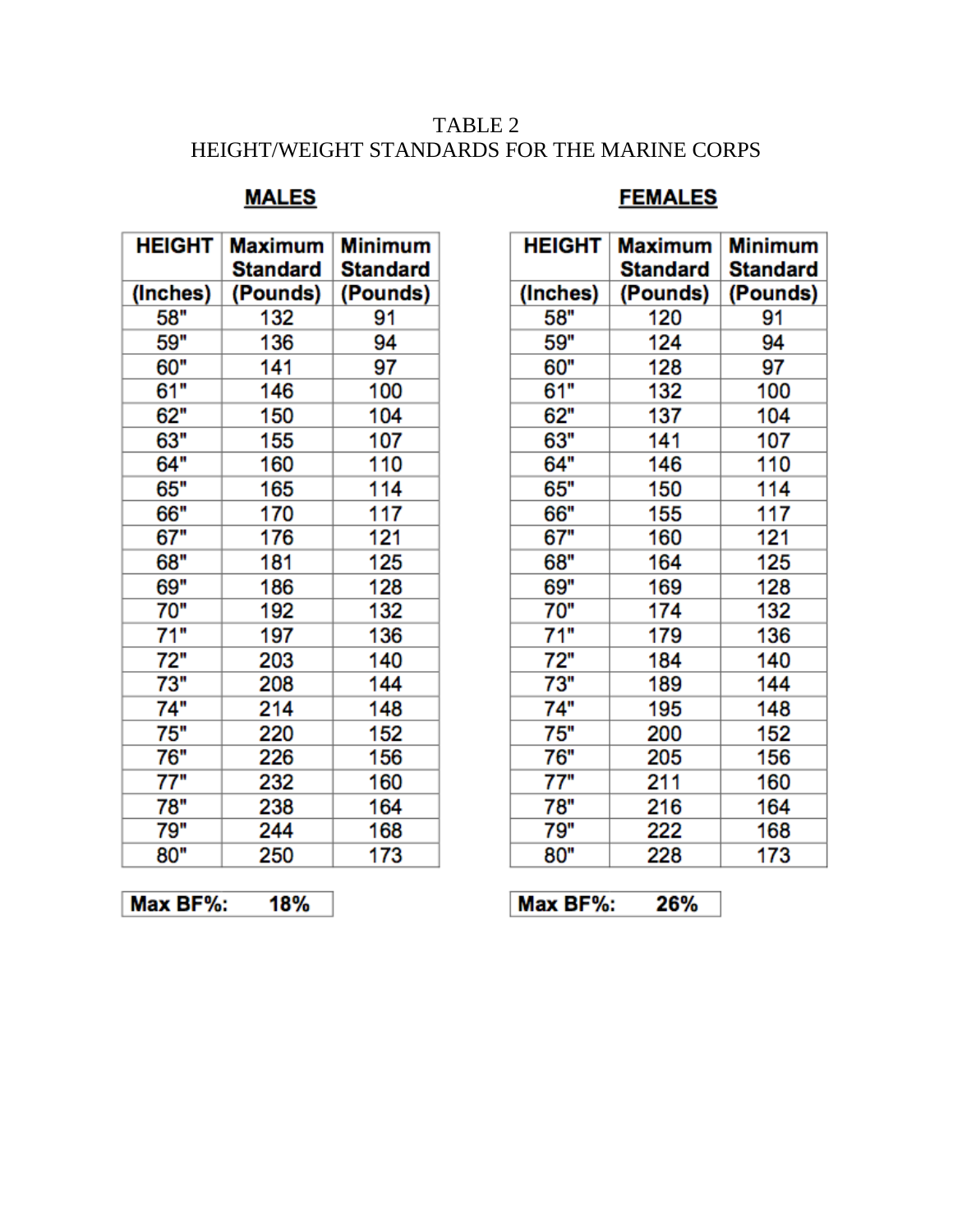## PFT/PRT Scoring Tables

You, along with your fellow Midshipman candidates, will be performing a PRT (Navy) or PFT (Marine) during the early stages of NSO. It is advised that you arrive to the program with a body and mind prepared for these respective events. During the semester for Navy Options, the minimum standard to avoid additional physical training (PT) is a good low category or above on all three events. For Marine Options, a score of 265 out of a possible 300 or above is expected in order to avoid remedial PT sessions. Please familiarize yourself with the physical fitness standards that you are expected to uphold as a Midshipman.

### **United States Navy PRT Standards**

Males: Age 20-24 years

|                  |        |          | Males: Age 20 - 24 years |         |              |      |          |         |
|------------------|--------|----------|--------------------------|---------|--------------|------|----------|---------|
| Performance      |        | Points   |                          | Forearm | $1.5 - mile$ | 2-km | 500 - yd | 450 - m |
| Category         | Level  | Push-ups | Planks                   | run     | row          | swim | swim     |         |
| Outstanding      | High   | 100      | 87                       | 3:20    | 8:30         | 7:05 | 6:30     | 6:20    |
| Outstanding      | Medium | 95       | 86                       | 3:15    | 9:00         | 7:15 | 7:00     | 6:50    |
| Outstanding      | Low    | 90       | 81                       | 3:10    | 9:15         | 7:25 | 7:30     | 7:20    |
| Excellent        | High   | 85       | 77                       | 3:00    | 9:45         | 7:35 | 8:00     | 7:50    |
| Excellent        | Medium | 80       | 74                       | 2:50    | 10:00        | 7:45 | 8:15     | 8:05    |
| <b>Excellent</b> | Low    | 75       | 71                       | 2:40    | 10:30        | 7:55 | 8:45     | 8:35    |
| Good             | High   | 70       | 64                       | 2:20    | 10:45        | 8:15 | 9:30     | 9:20    |
| Good             | Medium | 65       | 55                       | 2:00    | 11:30        | 8:35 | 10:30    | 10:20   |
| Good             | Low    | 60       | 47                       | 1:40    | 12:00        | 8:55 | 11:30    | 11:20   |
| Satisfactory     | High   | 55       | 45                       | 1:30    | 12:45        | 9:05 | 12:00    | 11:50   |
| Satisfactory     | Medium | 50       | 42                       | 1:20    | 13:15        | 9:15 | 12:15    | 12:05   |
| Probationary     |        | 45       | 37                       | 1:10    | 13:30        | 9:25 | 13:00    | 12:50   |
|                  |        |          |                          |         |              |      |          |         |

| Performance        |        |        | Females: Age 20 - 24 years |         |              |          |            |           |  |
|--------------------|--------|--------|----------------------------|---------|--------------|----------|------------|-----------|--|
|                    |        | Points |                            | Forearm | $1.5 - mile$ | $2 - km$ | $500 - yd$ | $450 - m$ |  |
| Category           | Level  |        | Push-ups                   | Planks  | run          | row      | swim       | swim      |  |
| Outstanding        | High   | 100    | 48                         | 3:10    | 9:47         | 8:05     | 7:15       | 7:05      |  |
| Outstanding        | Medium | 95     | 47                         | 3:05    | 11:15        | 8:15     | 8:00       | 7:50      |  |
| <b>Outstanding</b> | Low    | 90     | 44                         | 3:00    | 11:30        | 8:25     | 8:45       | 8:35      |  |
| Excellent          | High   | 85     | 43                         | 2:50    | 12:15        | 8:35     | 9:15       | 9:05      |  |
| Excellent          | Medium | 80     | 40                         | 2:40    | 12:45        | 8:45     | 9:45       | 9:35      |  |
| <b>Excellent</b>   | Low    | 75     | 39                         | 2:30    | 13:15        | 8:55     | 10:00      | 9:50      |  |
| Good               | High   | 70     | 33                         | 2:10    | 13:30        | 9:15     | 11:00      | 10:50     |  |
| Good               | Medium | 65     | 28                         | 1:50    | 13:45        | 9:45     | 12:15      | 12:05     |  |
| Good               | Low    | 60     | 21                         | 1:30    | 14:15        | 10:15    | 13:15      | 13:05     |  |
| Satisfactory       | High   | 55     | 20                         | 1:20    | 15:00        | 10:25    | 13:45      | 13:35     |  |
| Satisfactory       | Medium | 50     | 17                         | 1:10    | 15:15        | 10:35    | 14:00      | 13:50     |  |
| Probationary       |        | 45     | 16                         | 1:00    | 15:30        | 10:45    | 14:30      | 14:20     |  |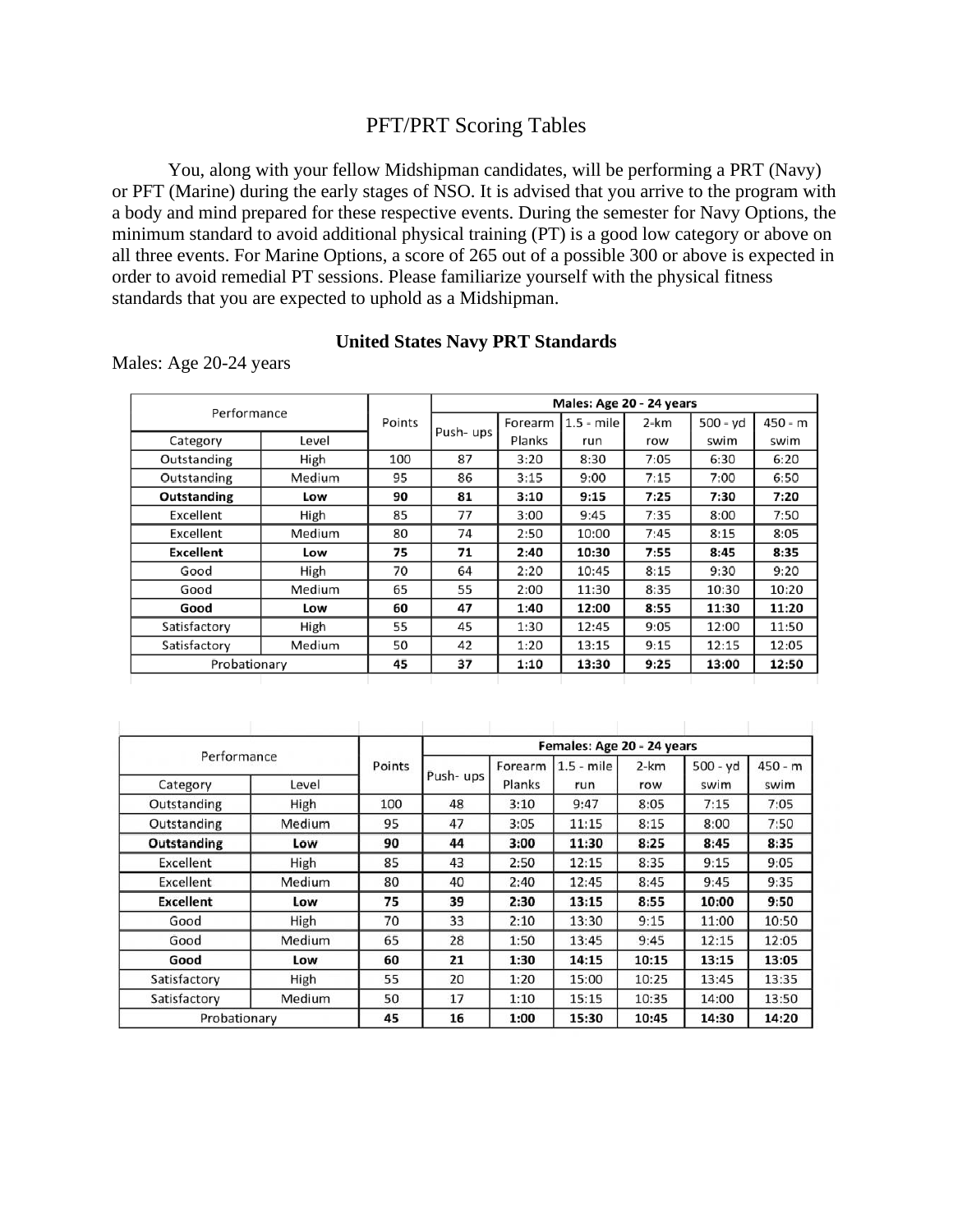### **United States Marine Corps PFT Standards**

### Males: Age 17-20

|                    | Crunches | Plank* | Pull-ups       | 3 mi run | Pushups** |
|--------------------|----------|--------|----------------|----------|-----------|
| Maximum            | 105      | 3:45   | 20             | 18:00    | 82        |
| Minimum            | 70       | 1:10   | $\overline{4}$ | 27:40    | 42        |
| Males: Age 21-25   |          |        |                |          |           |
|                    | Crunches | Plank* | Pull-ups       | 3 mi run | Pushups** |
| Maximum            | 110      | 3:45   | 23             | 18:00    | 87        |
| Minimum            | 70       | 1:10   | 5              | 27:40    | 40        |
| Females: Age 17-20 |          |        |                |          |           |
|                    | Crunches | Plank* | Pull-ups       | 3 mi run | Pushups** |
| Maximum            | 100      | 3:45   | $\overline{7}$ | 21:00    | 42        |
| Minimum            | 50       | 1:10   | $\mathbf{1}$   | 30:50    | 19        |
| Females: Age 21-25 |          |        |                |          |           |
|                    | Crunches | Plank* | Pull-ups       | 3 mi run | Pushups** |
| Maximum            | 105      | 3:45   | 11             | 21:00    | 48        |
| Minimum            | 55       | 1:10   | 3              | 30:50    | 18        |

\*As of 01 January 2020, a plank is now an alternative core workout. As the crunches are expected to be removed from the PFT within the foreseeable future, Illinois midshipmen are encouraged to perform the plank and will be tested on the plank during the semester. \*\* As of 01 January 2017, pushups are now a supplementary upper body workout. However, the maximum points that can be earned is only 70 instead of 100. Because of this, Illinois midshipmen are encouraged to perform pull-ups and will be tested on pull-ups during the semester.